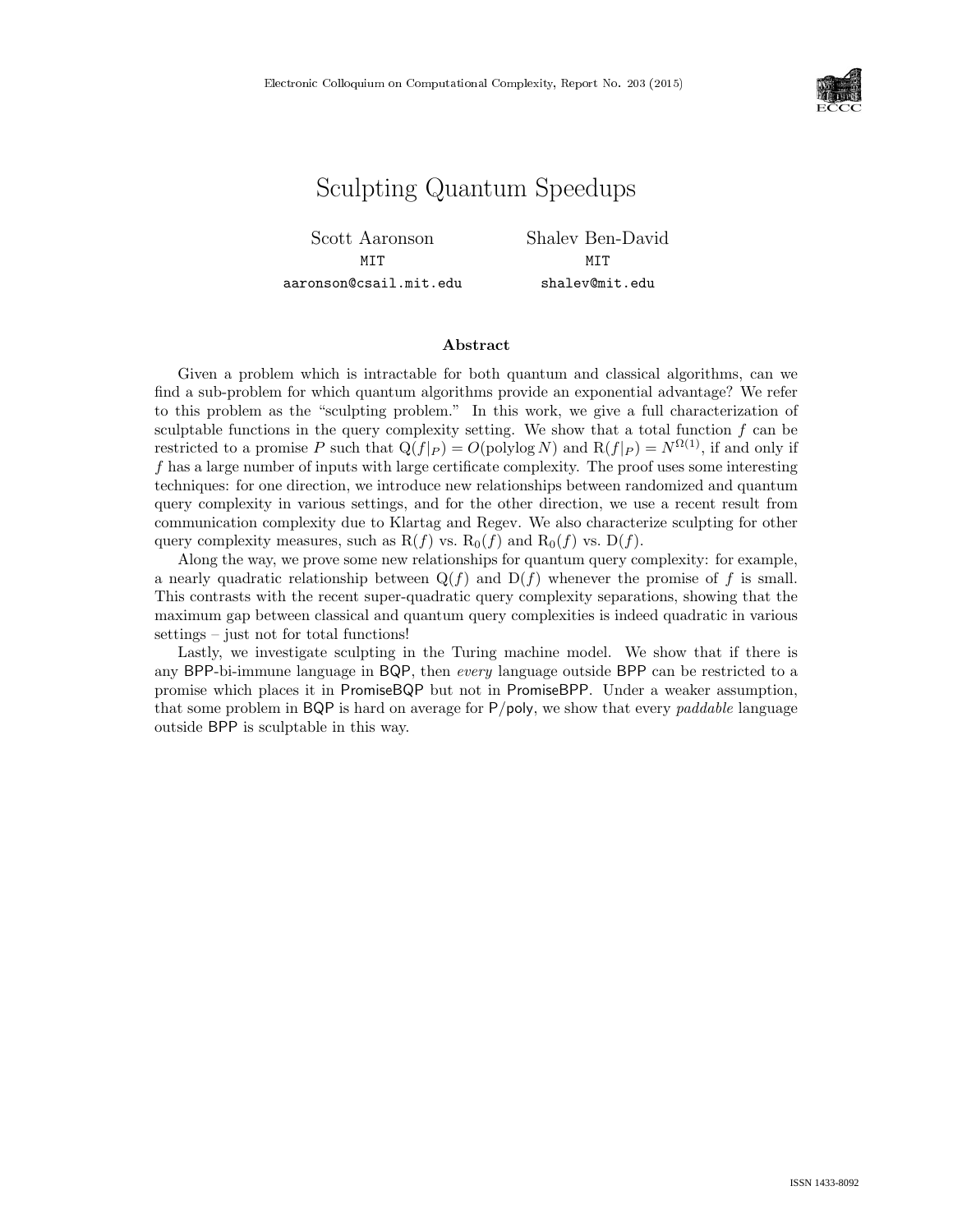## <span id="page-1-0"></span>1 Introduction

When are quantum algorithms useful? In general, quantum algorithms are believed to provide exponential speedups for certain structured problems, such as factoring [\[Sho97\]](#page-28-0), but not for unstructured problems like NP-complete problems.

In this work, we ask the question in a new way. Given a problem for which quantum algorithms are not useful, can we nevertheless find a sub-problem on which they provide an exponential advantage over classical algorithms? We call this the "sculpting" question: our goal is to sculpt the original intractable problem into a sub-problem that's still classically intractable, but for which there exists a fast quantum algorithm. The sculpting question arises, for example, in adiabatic quantum computation: while it is not believed that adiabatic quantum computing can solve NPcomplete problems in polynomial time, a widely discussed question is whether there is a sub-problem of SAT on which adiabatic computing provides an exponential advantage over classical algorithms.

We study the sculpting question primarily in the query complexity model. The utility of the model comes from its relative tractability: for example, in query complexity, Shor's period finding algorithm provides a provable exponential speedup over any classical algorithm [\[Cle04\]](#page-27-0).

In query complexity, we're given a (possibly partial) function  $f: \{0,1\}^N \to \{0,1\}$  and an oracle access to a string  $x \in \{0,1\}^N$ . The goal is to evaluate  $f(x)$  using as few oracle calls to the entries of x as possible. The minimum number of queries required by an algorithm for computing  $f(x)$ (over the worst-case choice of x) is the query complexity of f. If the algorithm in question is deterministic, we denote this by  $D(f)$ ; if it is (bounded error) randomized, we denote this by  $R(f)$ ; and if it is (bounded error) quantum, we denote it by  $Q(f)$ .

In this query complexity setting, the sculpting question can be phrased as follows: given a total function  $f: \{0,1\}^N \to \{0,1\}$  for which  $R(f)$  and  $Q(f)$  are both large (say,  $N^{\Omega(1)}$ ), is there a promise  $P \subseteq \{0,1\}^N$  such that  $f|_P$ , the restriction of f to P, has  $Q(f|_P) = O(polylog N)$  and  $R(f|_P) = N^{\Omega(1)}?$ 

For example, if f is the OR function, such sculpting is not possible, as follows from  $[{\rm Aar}06]$ . As another example, if f is defined to be 1 when Simon's condition is satisfied and 0 otherwise, then sculpting is possible: the promise will simply restrict to inputs that either satisfy Simon's condition or are far from satisfying it; this promise suffices for an exponential quantum speedup [\[BFNR08\]](#page-27-1).

We fully characterize the functions  $f$  for which such a promise exists. In particular, we show that sufficiently "rich" functions, such as Parity or Majority, are sculptable. Our sculpting construction uses communication complexity in a novel way. In the other direction, to prove nonsculptability, we prove new query complexity relationships. As a corollary, we get nearly quadratic relationships between classical and quantum query complexities for a wider class of functions than previously known.

#### Results

#### H-indices

We introduce a new query complexity measure,  $H(C_f)$ , defined as the maximum number h for which there are  $2^h$  inputs to f with certificate complexity at least h. We call this the H-index of certificate complexity (motivated by the citation H-index sometimes used to measure research productivity  $[Hir05]$ . This quantity measures the number of inputs there are to a function f that have large certificate complexity. We prove various properties of  $H(C_f)$ ; most notably, we show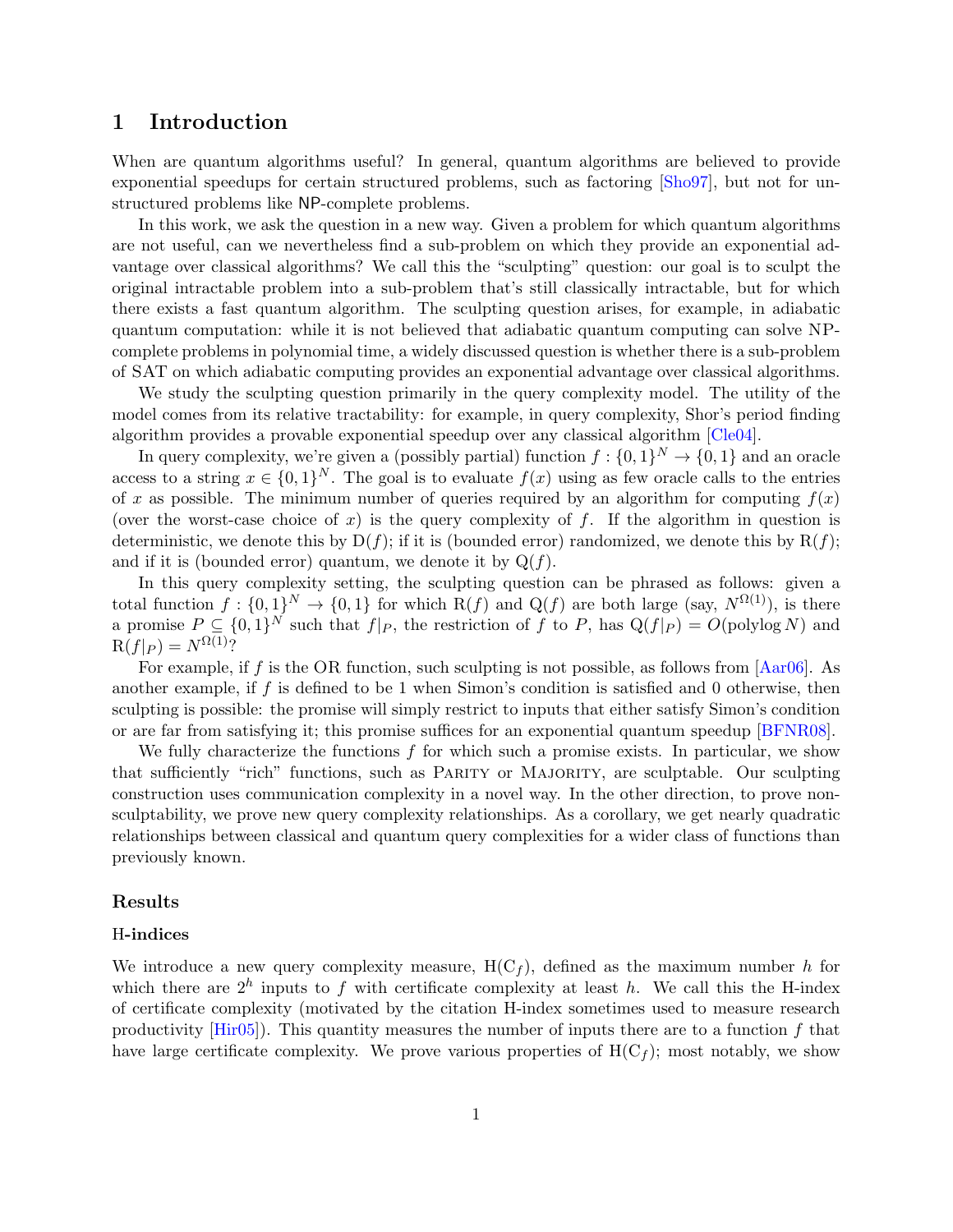<span id="page-2-3"></span>that for total functions, it is nearly quadratically related to  $H(bsf_f)$ , the H-index of block sensitivity. This is analogous to the quadratic relationship between C and bs.

#### Sculpting in Query Complexity

Our main result is the following theorem, which neatly characterizes sculptability in the query complexity model in terms of the H-index of certificate complexity.

<span id="page-2-2"></span>**Theorem 1.** Let  $f: \{0,1\}^N \to \{0,1\}$  be a total function. Then there is a promise  $P \subseteq \{0,1\}^N$ such that  $R(f|_P) = N^{\Omega(1)}$  and  $Q(f|_P) = N^{o(1)}$ , if and only if  $H(C_f) = N^{\Omega(1)}$ . Furthermore, in this case we also have  $Q(f|_P) = O(\log^2 N)$ .

This theorem follows as an immediate corollary of the following more general characterization theorem.

<span id="page-2-0"></span>**Theorem 2.** For all total functions  $f: \{0,1\}^N \to \{0,1\}$  and all promises  $P \subseteq \{0,1\}^N$ , we have

$$
\mathcal{R}(f|_P) = O(\mathcal{Q}(f|_P)^2 \mathcal{H}(\mathcal{C}_f)^2).
$$

Conversely, for all total functions  $f: \{0,1\}^N \to \{0,1\}$ , there is a promise  $P \subseteq \{0,1\}^N$  such that

$$
R(f|P) = \Omega\left(\frac{H(C_f)^{1/6}}{\log^{13/6} N}\right) \quad and \quad Q(f|P) = O(\log^2 H(C_f)).
$$

We also prove an analogous theorem for D vs. R<sub>0</sub>, showing that the same  $H(C_f) = N^{\Omega(1)}$ condition also characterizes sculpting  $D(f)$  vs.  $R_0(f)$ . On the other hand, we show that sculpting  $R_0(f)$  vs.  $R(f)$  is always possible: for every total function f with  $R_0(f) = N^{\Omega(1)}$ , there is a promise P such that  $R_0(f|_P) = N^{\Omega(1)}$  and  $R(f|_P) = O(1)$ .

#### Query Complexity on Small Promises

On the way to proving [Theorem 2,](#page-2-0) we prove the following theorem, providing a quadratic relationship between  $Q(f)$  and  $D(f)$  when the domain of f is small. This provides a ironic twist to the query complexity story: for a long time, it was believed that  $D(f)$  and  $Q(f)$  are quadratically related when the domain of  $f$  is very large (in particular, for total functions). This conjecture was recently disproven by  $[ABB^+15]$  $[ABB^+15]$  (who showed a D $(f) \sim Q(f)^4$  separation) and by  $[ABK15]$  (who showed an f such that  $R(f) \sim Q(f)^{2.5}$ ). Instead, we now show that the quadratic relationship holds when the domain of  $f$  is very small.

<span id="page-2-1"></span>**Theorem 3.** Let  $f: \{0,1\}^N \to \{0,1\}$  be a partial function, and let  $Dom(f)$  denote the domain of f. Then

$$
Q(f) = \Omega \left( \frac{\sqrt{D(f)}}{\log |\operatorname{Dom}(f)|} \right).
$$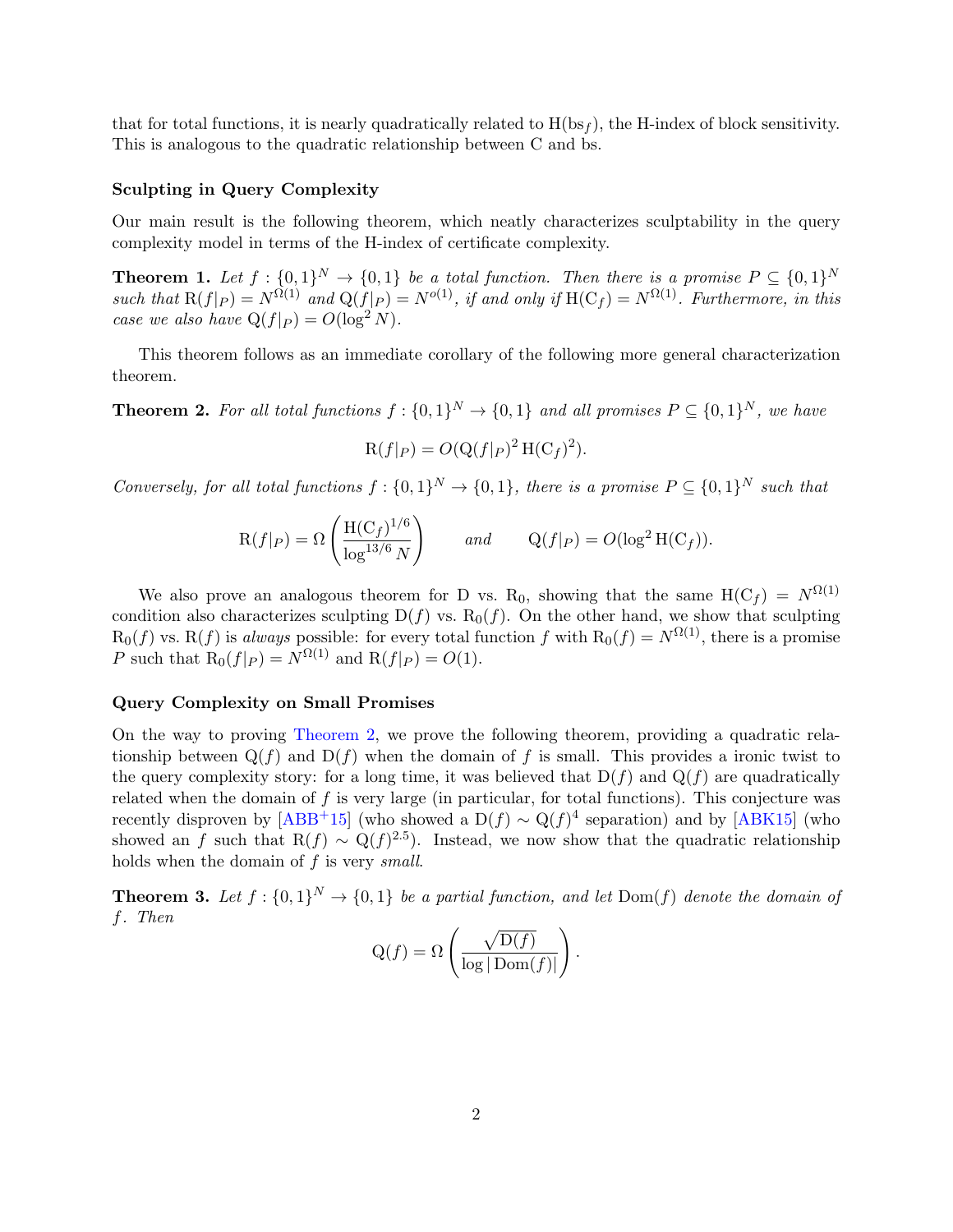#### Query Complexity for Unbalanced Functions

We show two relationships similar to [Theorem 3](#page-2-1) that hold for functions whose domain is large, but which are unbalanced: they contain very few 0-inputs compared to 1-inputs, or vice versa.

<span id="page-3-1"></span>**Theorem 4.** Let  $f: \{0,1\}^N \to \{0,1\}$  be a partial function. Define the measure Bal $(f) \in [0,N]$  as  $Bal(f) := 1 + min\{\log |f^{-1}(0)|, \log |f^{-1}(1)|\}$  (or 0 if f is constant). Then

$$
R(f) = O(Q(f)^2 \operatorname{Bal}(f))
$$

 $D(f) = O(R_0(f) Bal(f)).$ 

A similar polynomial relationship between  $R_0(f)$  and  $R(f)$  does not hold in general.

#### New Relationship for Total Functions

We prove the following new query complexity relationship for total functions, generalizing the known relationship  $D(f) = O(Q(f)^2 C(f)).$ 

<span id="page-3-0"></span>**Theorem 5.** Let  $f : \{0,1\}^N \to \{0,1\}$  be a total function. Then

$$
D(f) = O(Q(f)^{2} H(\sqrt{C_f})^{2}).
$$

Here  $H(\sqrt{C_f})$  denotes the H-index of the square root of certificate complexity; this is the maximum number h such that there are at least  $2^h$  inputs to f for which  $\sqrt{C(f)}$  is at least h. We note that  $H(\sqrt{C_f})^2 \leq C(f)$  for all total functions, so this is an improvement over the relationship  $D(f) = O(Q(f)^2 C(f))$ . Moreover, when  $f = OR$ , we have  $H(\sqrt{C_f})^2 = 1$  and  $C(f) = N$ , so this improvement is strict.

We remark that this result could let us improve the relationship  $D(f) = O(Q(f)^6)$  if we could show  $H(\sqrt{C_f})^2 = o(Q(f)^4)$ . [Theorem 5](#page-3-0) therefore provides a new approach for this long-standing open problem.

#### Sculpting in the Turing Machine Model

In [Section 8,](#page-22-0) we examine sculpting in the Turing machine model. We say that a language  $L$  is sculptable if there is a promise set  $P$  such that the promise problem of deciding if an input from P is in  $L$  is in PromiseBQP but not in PromiseBPP. We prove two sculptability theorems, both of them providing evidence that most or all languages outside of BPP are sculptable.

<span id="page-3-2"></span>Theorem 6. Assume PromiseBQP is hard on average for P/poly. Then every paddable language outside of BPP is sculptable.

<span id="page-3-3"></span>Theorem 7. Assume there exists a BPP-bi-immune language in BQP. Then every language outside of BPP is sculptable.

For the definitions of paddability and bi-immunity, see [Section 8.](#page-22-0) These theorems assume very little about BQP and BPP, and analogous statements hold for other pairs of complexity classes.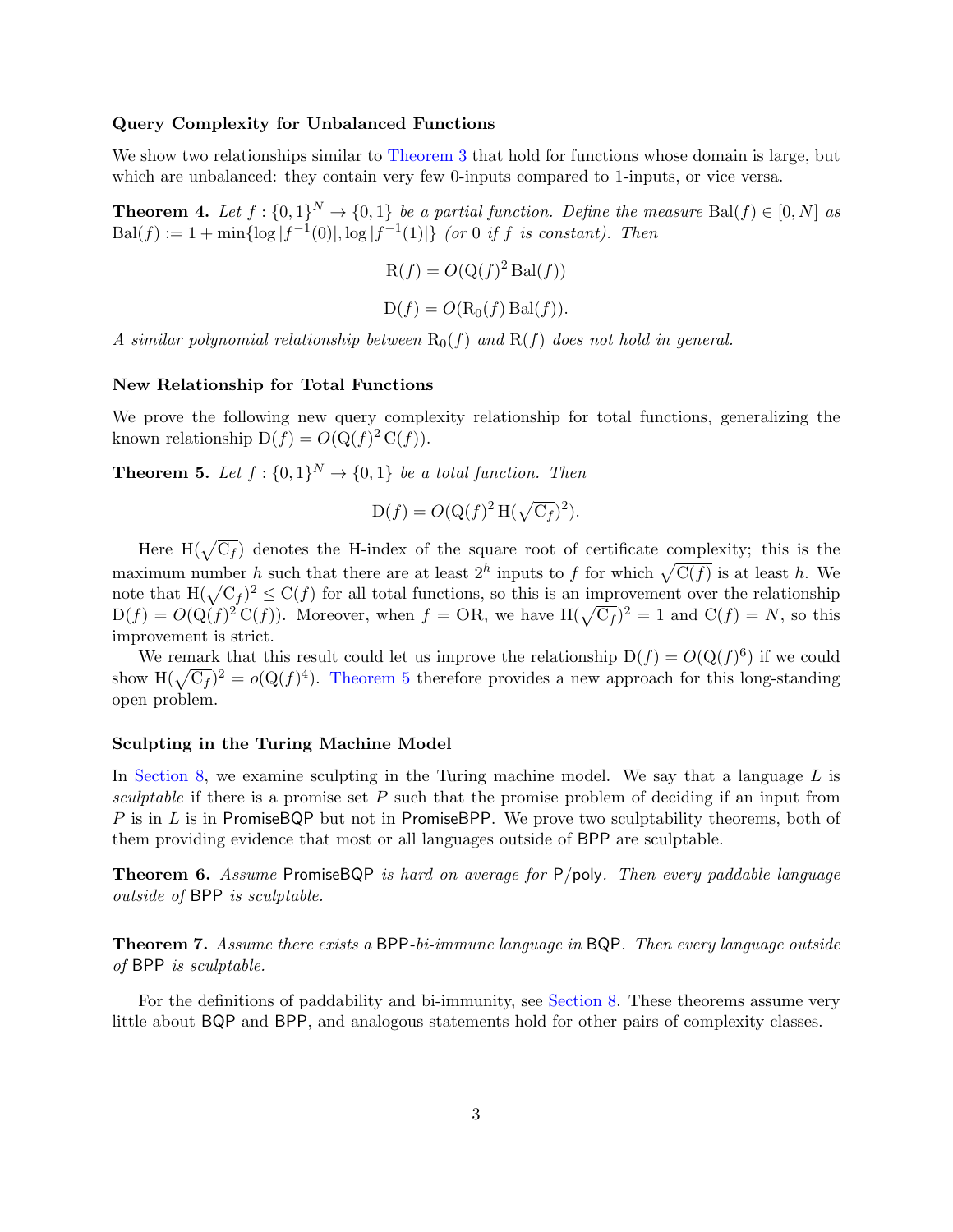## <span id="page-4-0"></span>2 Preliminaries

For a (possibly partial) function  $f: \{0,1\}^N \to \{0,1\}$ , we use  $D(f)$ ,  $R_0(f)$ ,  $R(f)$ , and  $Q(f)$  to denote the deterministic query complexity, zero-error randomized query complexity, bounded-error randomized query complexity, and bounded-error quantum query complexity of  $f$ , respectively. For the definitions of these measures, see [\[BdW02\]](#page-27-5).

A partial assignment is a string p in  $\{0, 1, *\}^N$  that represents partial knowledge of a string in  $\{0,1\}^N$ . For  $x \in \{0,1\}^N$ , we say that p is a partial assignment of x if x extends p; that is, if x and p agree on all the non- $*$  entries of p. A partial assignment p for x is called a *certificate* for x if all strings that extend p have that same value under f as x; that is, if for all  $y \in \{0,1\}^N$  that extend p, we have  $f(y) = f(x)$ . The certificate complexity of f on input x, denoted by  $C_f(x)$ , is the minimum number of bits in any certificate of x with respect to  $f$ . The certificate complexity of f, denoted by  $C(f)$ , is defined as the maximum of  $C_f(x)$  over all strings x in the domain of f.

The certificate complexity  $C_f(x)$  can be thought of as the deterministic query complexity of f given the promise that the input is either x or else an input y such that  $f(x) \neq f(y)$ . Motivated by this observation, Aaronson [\[Aar06\]](#page-26-0) defined the randomized certificate complexity of x, denoted by  $RC_f(x)$ , to be the (bounded-error) randomized query complexity of f on this promise. He defined the quantum certificate complexity  $\mathrm{QC}_f(x)$  analogously. As with C, we use  $\mathrm{RC}(f)$  to denote the maximum of RC<sub>f</sub>(x) over all x in the domain of f, and define QC(f) similarly.

For any string  $x \in \{0,1\}^N$  and set of bits B, denote by  $x^B$  the string x with the bits in B flipped. For any  $f: \{0,1\}^N \to \{0,1\}$ , if  $f(x) \neq f(x^B)$ , we say that B is a sensitive block for x with respect to f. The block sensitivity of x, denoted by  $bs_f(x)$ , is the maximum number of disjoint sensitive blocks for x. Note that the block sensitivity is the packing number of the collection of sensitive blocks of x. It can be seen that  $C_f(x)$  can be interpreted as the hitting number of that collection (the minimum number of bits required to hit all the blocks). Moreover,  $RC_f(x)$  is simply the fractional packing number (which equals the fractional hitting number). In other words,  $\mathrm{RC}_f(x)$ can be interpreted as the fractional block sensitivity (or fractional certificate complexity). These observations are implicit in [\[Aar06\]](#page-26-0), and were made explicit in [\[KT13\]](#page-27-6).

Actually, the fractional block sensitivity differs by a constant factor from Aaronson's original definition of RC. In this work we will use RC to denote the fractional block sensitivity. Another property of RC that we will need is that  $1/RC_f(x)$  is equal to the minimum infinity-norm distance between x and the convex hull of the set of inputs y such that  $f(y) \neq f(x)$ . That is, if  $f(x) = 0$ and  $S = f^{-1}(1)$ , we have

$$
\frac{1}{\mathrm{RC}_f(x)} = \min_{\mu \in \Delta_S} \max_i \Pr_{y \sim \mu} [x_i \neq y_i],
$$

where  $\Delta_S$  is the set of all probability distributions over S (equivalently, the convex hull of S). In particular, this minimum is attained, so there is a probability distribution  $\mu$  over  $f^{-1}(1)$  such that for all  $i = 1, 2, ..., n$ , if we sample  $y \sim \mu$  we get  $Pr[y_i \neq x_i] \leq 1/RC_f(x)$ .

Clearly, for all  $f: \{0,1\}^N \to \{0,1\}$  we have

$$
\{QC(f), bs(f)\} \le RC(f) \le \{C(f), R(f)\} \le R_0(f) \le D(f),
$$

with Q(f) lying between QC(f) and R(f). Aaronson [\[Aar06\]](#page-26-0) showed that  $RC_f(x) = \Theta(QC_f(x)^2)$ for all f and x, so in particular,  $RC(f) = \Theta(QC(f)^2)$ . In addition, when f is total, we can relate all these measures to each other: we have

$$
D(f) = O(\text{bs}(f)^3) = O(\text{RC}(f)^3) = O(\text{QC}(f)^6) = O(\text{Q}(f)^6).
$$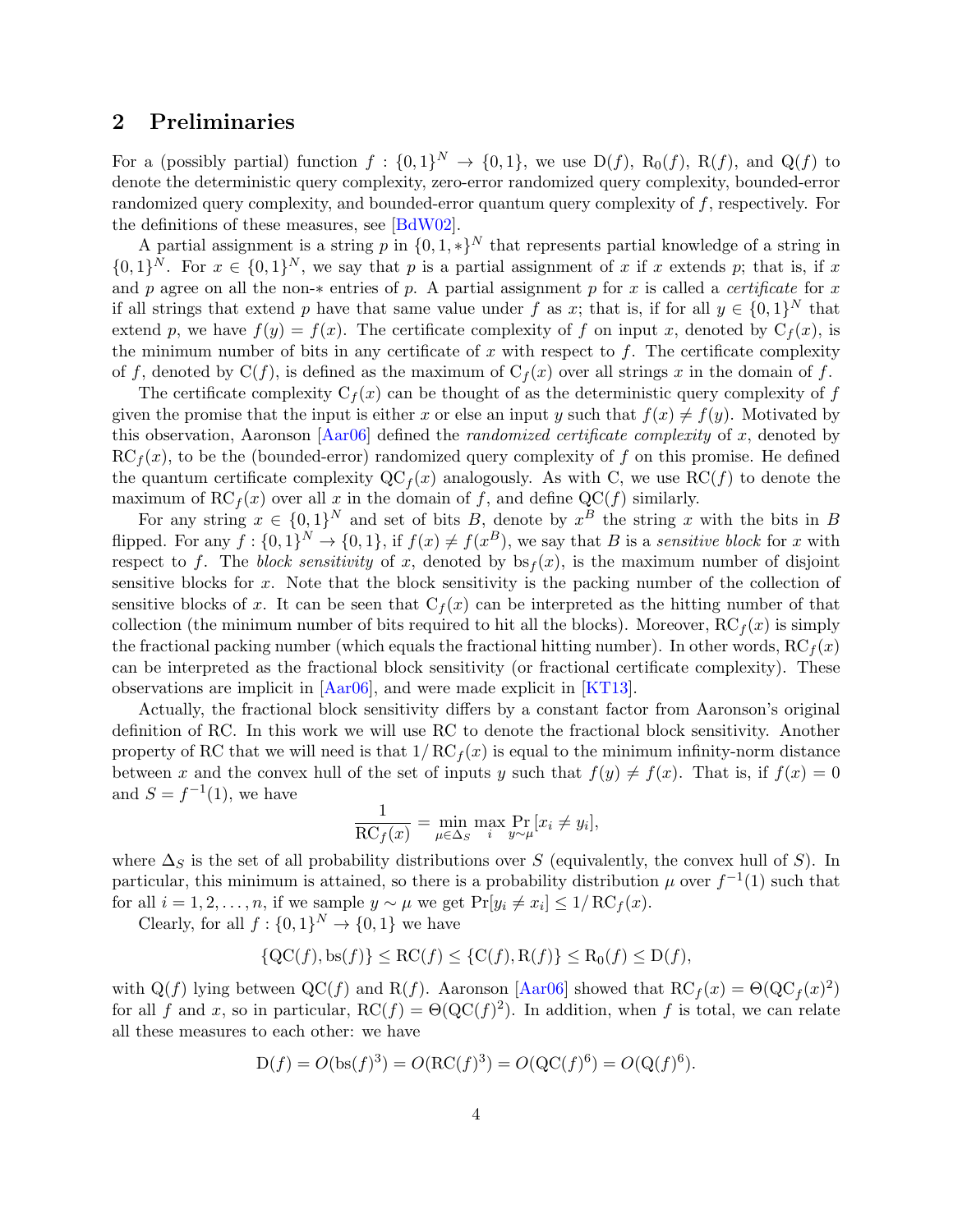#### <span id="page-5-1"></span>Balance and H Indices

We will use  $Dom(f)$  to denote the domain of a partial function f. We define Bal(f) to be 0 if f is constant, and otherwise, to be the minimum of  $1 + \log |f^{-1}(0)|$  and  $1 + \log |f^{-1}(1)|$  (we use log to denote logarithm base 2). Note that since  $|f^{-1}(0)| + |f^{-1}(1)| = |\text{Dom}(f)| \leq 2^N$ , we have  $Bal(f) \leq N$ . Thus  $Bal(f) \in [0, N]$ .

We will use a new set of query complexity measures called H-indices (the name is motivated by the H-index measure of citations, a common metric for research output). For a given function  $g: \{0,1\}^N \to [0,\infty)$ , we will define the H-index of g, denoted by  $H(g)$ , as the maximum number h such that there are at least  $2^h$  inputs with  $g(x) \geq h$ . Alternatively, the H-index of g can be defined as the minimum number h such that there are at most  $2^h$  inputs with  $g(x) > h$ . It is not obvious that these definitions are equivalent (or even that the minimum and maximum are attained); we prove this in [Appendix A.](#page-28-1)

Note that  $H(g) \in [0, N]$ , and  $H(g) \le \max_x g(x)$ . Also, if  $g(x) \ge g'(x)$  for all  $x \in \{0, 1\}^N$ , we have  $H(g) \geq H(g')$ .

We'll primarily be interested in measures like  $H(C_f)$ ,  $H(RC_f)$ , and  $H(bsf)$ . We have  $H(C_f) \le$  $C(f)$ ,  $H(RC_f) \leq RC(f)$ , and  $H(bs_f) \leq bs(f)$ . We also have

$$
H(bsf) \le H(RC_f) \le H(C_f).
$$

The H-index of certificate complexity can be much smaller than the certificate complexity itself. For example, the OR function has only one certificate of size greater than 1, so  $H(C_{OR}) = 1$ , even though  $C(OR) = n$ .

In [Appendix A](#page-28-1) we show that if  $\alpha : [0, \infty) \to [0, \infty)$  is an increasing function, then

$$
H(\alpha \circ g) \le \max\{H(g), \alpha(H(g))\}.
$$

In particular, this will imply  $H(C_f^2) \leq H(C_f)^2$ .

#### Shattering and the Sauer-Shelah Lemma

For a set of indices  $A \subseteq \{1, 2, ..., N\}$ , let  $S|_A \subseteq \{0, 1\}^{|A|}$  be the set of restrictions of each string in S to the indices in A. We say A is shattered by S if  $S|_A = \{0,1\}^{|A|}$ . In other words, A is shattered by S if S has all possible behaviors on A. The Sauer-Shelah lemma [\[Sau72,](#page-27-7) [She72\]](#page-28-2) is a classic result that upper-bounds the size of  $S$  in terms of the size of  $A$ . We will use the following corollary of it.

<span id="page-5-0"></span>**Lemma 8.** Let  $S \subseteq \{0,1\}^N$  be a collection of strings. Then there is a shattered set of indices of size at least

$$
\frac{\log|S|}{\log(N+1)}.
$$

[Lemma 8](#page-5-0) follows straightforwardly from the Sauer-Shelah lemma, as we prove in [Appendix B.](#page--1-0) We will often use the weaker bound  $\frac{\log |S|}{2 \log N}$  instead, which holds for  $N \geq 2$ . This will sometimes lead to simpler formulas.

## 3 Non-Sculptability Theorems

In this section, we prove the non-sculptability direction of [Theorem 2.](#page-2-0) The proof has two parts: in [Section 3.1,](#page-6-0) we prove a relationship between randomized and quantum query complexities for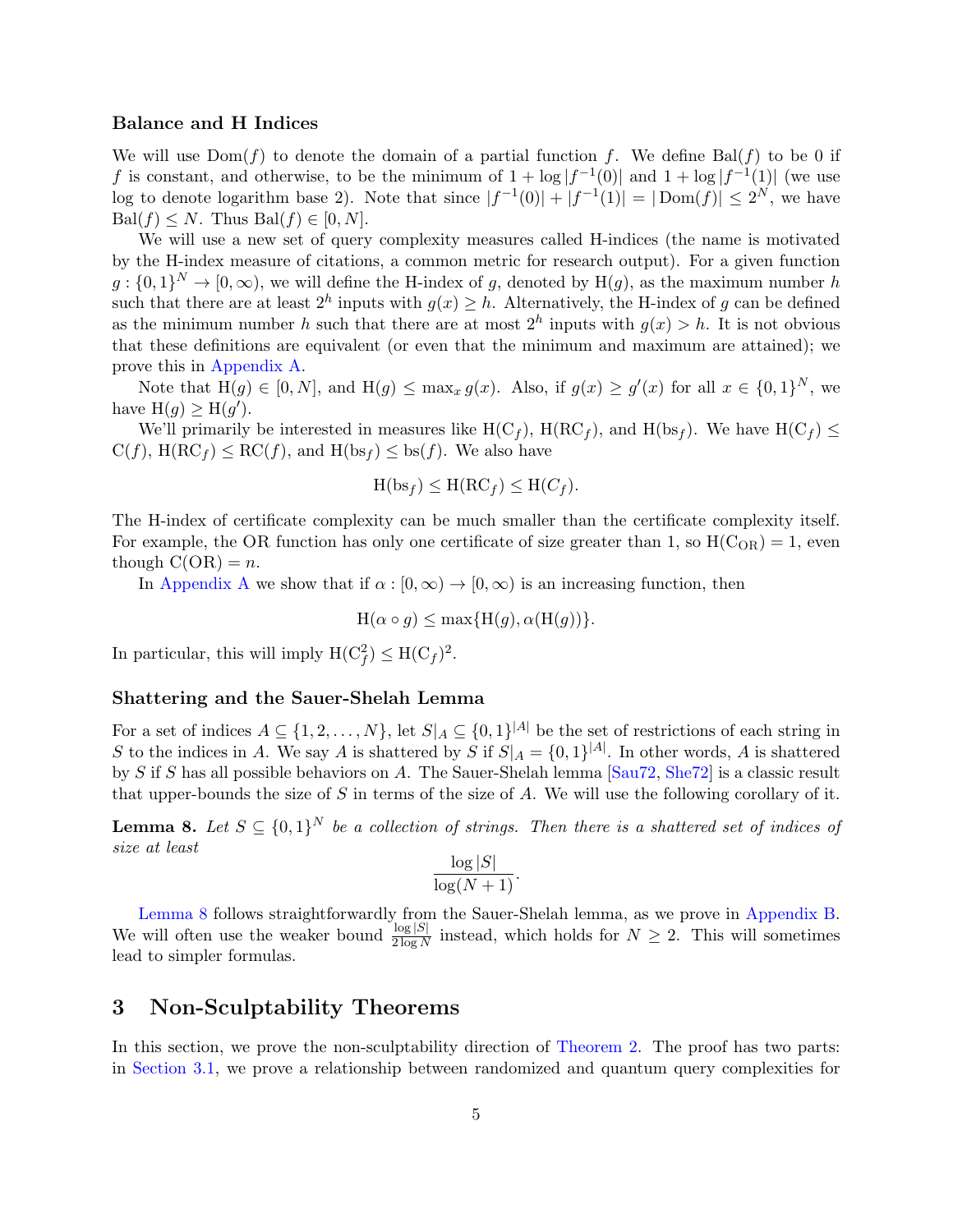<span id="page-6-3"></span>"unbalanced" functions, and in [Section 3.2,](#page-8-0) we use this to prove a sculpting lower bound in terms of the H-index of certificate complexity.

#### <span id="page-6-0"></span>3.1 Query Complexity for Unbalanced Functions

We wish to show a nearly-quadratic relationship between randomized and quantum query complexities for functions f for which  $Bal(f)$  is small. Note that this is a generalization of the relation  $RC_f(x) = O(Q_f(x)^2)$  from [\[Aar06\]](#page-26-0). That is, [Aar06] showed that for the task of distinguishing one input from a (possibly large) set of alternatives, randomized and quantum algorithms are quadratically related. We want a similar relationship for the task of distinguishing a small set of inputs from a (possibly large) set of alternatives.

We start with the following lemma.

<span id="page-6-1"></span>**Lemma 9.** Let  $f: \{0,1\}^N \to \{0,1\}$  be a partial function. For  $a \notin f^{-1}(0)$ , let  $f_{a,0}$  be the problem of distinguishing a from  $f^{-1}(0)$ . That is,  $f_{a,0}$  is the function  $f_{a,0} : \{a\} \cup f^{-1}(0) \to \{0,1\}$  with  $f(x) = 1$  iff  $x = a$ . For  $a \notin f^{-1}(1)$ , define  $f_{a,1}$  analogously. Then for all  $a \in \{0,1\}^N$ , we have either  $R(f_{a,0}) = O(Q(f)^2)$  or  $R(f_{a,1}) = O(Q(f)^2)$ .

Note that this holds even when a is not in the promise of  $f$ . The constant in the big-O notation is a universal constant independent of a, f, and N.

**Proof.** Let Q be the quantum algorithm that achieves  $Q(f)$  quantum query complexity in determining the value of f on a given input. When run on any  $a \in f^{-1}(0)$ , Q will output 0 with probability at least 2/3, and when run on  $a \in f^{-1}(1)$ , it will output 1 with probability at least 2/3.

Consider running Q on an input  $a \notin \text{Dom}(f)$ . Then Q will output 0 with some probability p and output 1 with probability  $1 - p$ . If  $p \ge 1/2$ , then Q distinguishes a from  $f^{-1}(1)$  with constant probability. If  $p \leq 1/2$ , then Q distinguishes a from  $f^{-1}(0)$  with constant probability. Thus for all  $a \in \{0,1\}^N$ , we have either  $Q(f_{a,0}) = O(Q(f))$  or  $Q(f_{a,1}) = O(Q(f))$ . From [\[Aar06\]](#page-26-0), we have  $RC(g) = O(QC(g)^{2}) = O(Q(g)^{2})$  for all functions g, so we conclude that either  $RC(f_{a,0}) =$  $O(Q(f)^2)$  or RC $(f_{a,1}) = O(Q(f)^2)$ .

Finally, note that for a problem of distinguishing one input from the rest, randomized query complexity equals randomized certificate complexity. Thus we get that for all  $a \in \{0,1\}^N$ , either  $R(f_{a,0}) = O(Q(f)^2)$  and or  $R(f_{a,1}) = O(Q(f)^2)$ .  $\Box$ 

We're now ready to prove the desired relationship between R and Q.

<span id="page-6-2"></span>**Theorem 10.** Let  $f: \{0,1\}^N \to \{0,1\}$  be a partial function. Then

$$
R(f) = O(Q(f)^{2} Bal(f)).
$$

**Proof.** Without loss of generality, assume  $|f^{-1}(0)| \leq |f^{-1}(1)|$ . We use [Lemma 9](#page-6-1) to construct a randomized algorithm for determining  $f(x)$  given oracle access to x, assuming that  $f^{-1}(0)$  is small. The idea is to keep track of the subset  $Z \subseteq f^{-1}(0)$  of strings that the input x might feasibly be (consistent with the queries seen so far). We then construct a string  $\alpha$  from a majority vote of the elements of Z; that is, for each index  $i \in [n]$ ,  $a_i$  will be the majority of  $y_i$  over all  $y \in Z$  (with ties broken arbitrarily).

This string a need not be in  $Dom(f)$ . The important property of it is that if we query an index i of the input x and discover that  $x_i \neq a_i$ , we can eliminate at least half of the strings from Z, since they are no longer feasible possibilities for  $x$ .

We then get the following randomized algorithm for evaluating  $f(x)$ :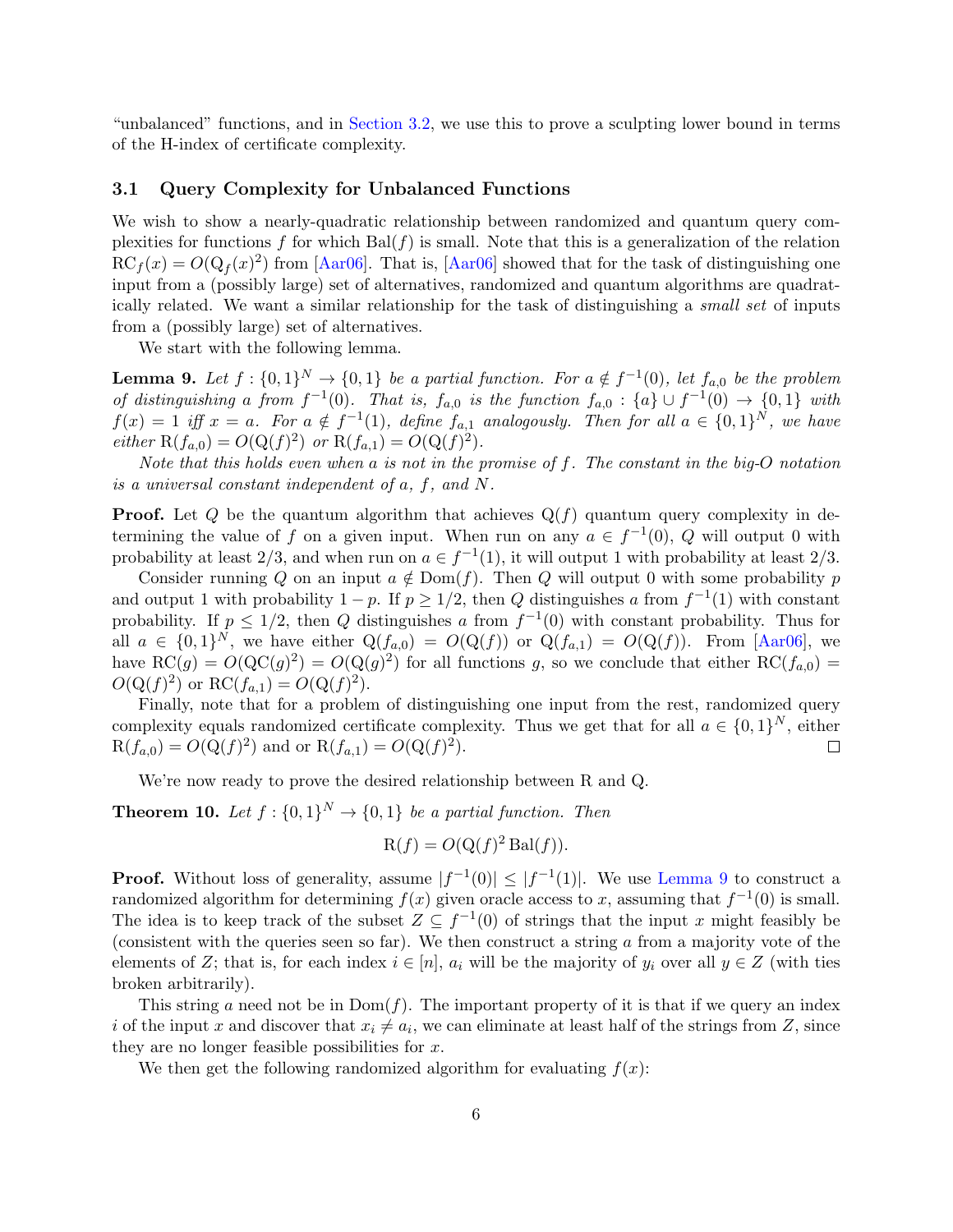- <span id="page-7-0"></span>• Initialize  $Z = f^{-1}(0)$ .
- While  $Z \neq \emptyset$ :
	- 1. Calculate a from the entry-wise majority vote of Z.
	- 2. Determine  $b \in \{0, 1\}$  such that  $R(f_{a,b}) = O(Q(f)^2)$  (this exists by [Lemma 9\)](#page-6-1).
	- 3. Run the randomized algorithm evaluating  $f_{a,b}$  on x with some amplification (to be specified later).
	- 4. If its output is 1 (i.e. the algorithm thinks  $x = a$  rather than  $x \in f^{-1}(b)$ ), output  $1 - b$  and halt.
	- 5. If its output is 0, a bit *i* was queried to reveal  $x_i \neq a_i$ , so update Z (removing at least half its elements).
- If  $Z = \emptyset$ , output 1.

We note a few things about this algorithm. First, in step 3, notice that  $x$  need not be in the domain of  $f_{a,b}$ . However, we may still run the randomized algorithm that evaluates  $f_{a,b}$ , and use the fact that if x does happen to be in the domain (in particular, if  $x \in f^{-1}(b)$ ), then the algorithm will work correctly. This is exactly what we use in step 4: if the algorithm that distinguishes a from  $f^{-1}(b)$  says that x is equal to a, it need not mean that x is in fact equal to a, but it does mean that  $x \notin f^{-1}(b)$ .

Secondly, step 5 assumes that the randomized algorithm for evaluating  $f_{a,b}$  will only conclude that an input x is not equal to a if it finds a disagreement with a. This is a safe assumption, as argued in Lemma 5 of [\[Aar06\]](#page-26-0).

Finally, we determine the number of queries this algorithm uses. The outer loop happens at most  $|\log |f^{-1}(0)|| + 1 \leq \text{Bal}(f)$  times. Step 3 in the loop is the only one which queries the input string. Since the loop repeats at most  $Bal(f)$  times, we can safely amplify the algorithm in step 3  $O(\log \text{Bal}(f))$  times. This gives a query complexity of  $O(Q(f)^2 \log \text{Bal}(f))$  for step 3, so the overall number of queries is  $O(Q(f)^2 \text{Bal}(f) \log \text{Bal}(f)).$ 

We can get rid of the log factor by being more careful with the amplification. Note that if we ever find a disagreement with  $a$  when running the algorithm, we may immediately stop amplifying and proceed to step 5. We keep a count  $c_0$  of how many times we had to amplify in step 3 for functions of the form  $f_{a,0}$ , and a count  $c_1$  for functions of the form  $f_{a,1}$ .

If  $c_0$  ever reaches  $2 \text{Bal}(f)$ , we output 1 and halt. Similarly, if  $c_1$  ever reaches  $2 \text{ Bal}(f)$ , we output 0 and halt. This ensures the total amplification is  $O(Bal(f))$ , so the total query complexity of the algorithm is  $O(Q(f)^2 \text{Bal}(f)).$ 

Note that if  $f(x) = 0$  and the output of the algorithm was 1, it means that we ran the algorithm evaluating  $f_{a,0}$  (for varying values of a)  $2 \text{Bal}(f)$  times, and at most  $\text{Bal}(f)$  of those times the algorithm said that  $x \in f^{-1}(0)$ . For each individual run, the probability is at least 2/3 that the algorithm would say that  $x \in f^{-1}(0)$ . An application of the Chernoff bound shows that the probability of this happening is exponentially small. Similarly, the probability of the algorithm giving 0 when in actuality  $f(x) = 1$  is also exponentially small.

We conclude that  $R(f) = O(Q(f)^2 \text{Bal}(f))$ , as desired.

 $\Box$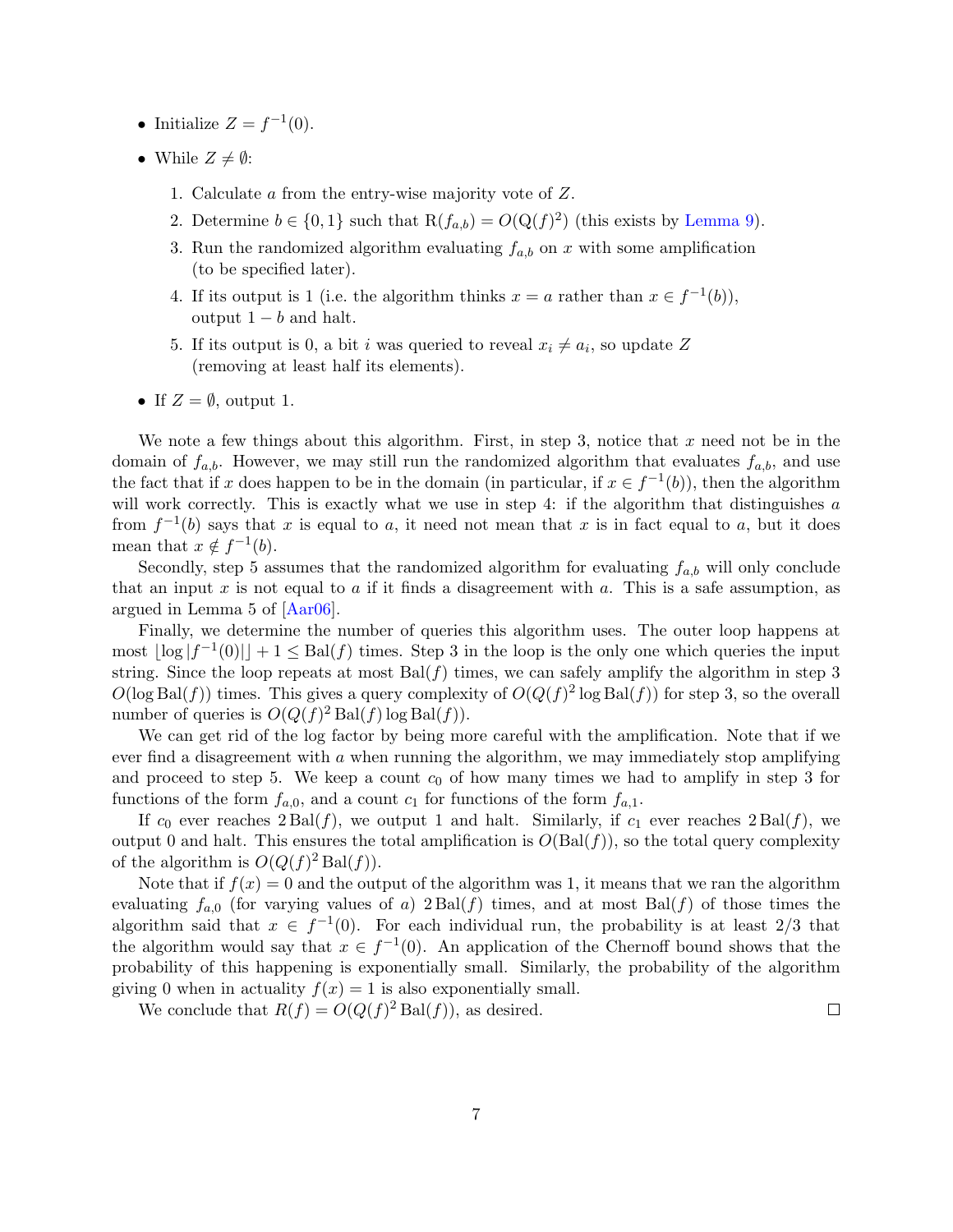#### <span id="page-8-0"></span>3.2 Application to Non-Sculptability

[Theorem 10](#page-6-2) immediately gives the following non-sculptability result, which says that unbalanced functions cannot be sculpted.

<span id="page-8-2"></span>**Corollary 11.** Let  $f: \{0,1\}^N \to \{0,1\}$  be a total function. For any promise  $P \subseteq \{0,1\}^N$ , we have

$$
R(f|_P) = O(Q(f|_P)^2 \operatorname{Bal}(f)).
$$

**Proof.** Note that  $\text{Bal}(f|_P) \leq \text{Bal}(f)$  for any f and P. Then, by [Theorem 10,](#page-6-2) we have

$$
R(f|P) = O(Q(f|P)^{2} \operatorname{Bal}(f|P)) = O(Q(f|P)^{2} \operatorname{Bal}(f)).
$$

 $\Box$ 

We extend this result by showing that any function with a small number of large certificates also cannot be sculpted. This gives us a non-sculptability result in terms of the H-index of certificate complexity.

<span id="page-8-1"></span>**Theorem 12.** Let  $f: \{0,1\}^N \to \{0,1\}$  be a total function. For any promise  $P \subseteq \{0,1\}^N$ , we have

$$
\mathcal{R}(f|_P) = O(\mathcal{Q}(f|_P)^2 \mathcal{H}(\mathcal{C}_f^2)).
$$

Proof. We design a deterministic algorithm that reduces the set of possibilities for the input to an unbalanced set. Specifically, the algorithm will reduce the possibilities for the input to a set  $S \subseteq \{0,1\}^N$  such that  $\text{Bal}(f|_S) \leq \text{H}(C_f^2) + 1$ . We then use [Theorem 10](#page-6-2) to get the desired nonsculptability result.

Note that every 1-certificate of  $f$  must conflict with every 0-certificate of  $f$  in at least one bit. Therefore, by querying all non-∗ entries of a 0-certificate, we reveal at least one entry of each 1-certificate.

We design a deterministic algorithm for computing f on an input from  $P$ . The algorithm proceeds as follows: it repeatedly picks a 0-certificate p for f of size at most  $\sqrt{H(C_f^2)}$  that is consistent with all the entries of the input that were revealed so far. It then queries all the non-∗ entries of p. This is repeated  $\sqrt{H(C_f^2)}$  times, or until there are no 0-certificates of size at most  $\sqrt{H(C_f^2)}$  (whichever happens first). Finally, the algorithm returns the set S of strings that are consistent with the revealed entries of the input.

This algorithm uses at most  $H(C_f^2)$  queries. We check its correctness by examining the set S. Clearly, the input is in  $S$ . Furthermore, if any certificate of  $f$  was revealed, then  $f$  is constant on  $S$ , so  $S$  contains either no 0-inputs or no 1-inputs.

There are at most  $2^{H(C_f^2)}$  inputs with certificate complexity larger than  $\sqrt{H(C_f^2)}$ .

If the algorithm terminated because there were no consistent 0-certificates, then the only 0 inputs in S have certificates of size larger than  $\sqrt{H(C_f^2)}$ . There are at most  $2^{H(C_f^2)}$  of them, so S has at most  $2^{H(C_f^2)}$  0-inputs to f. Conversely, if the algorithm went through  $\sqrt{H(C_f^2)}$  iterations of querying consistent 0-certificates, then it must have revealed  $\sqrt{H(C_f^2)}$  entries of each 1-certificate to f. If no 1-certificate was discovered, it means the revealed entries contradicted all 1-certificates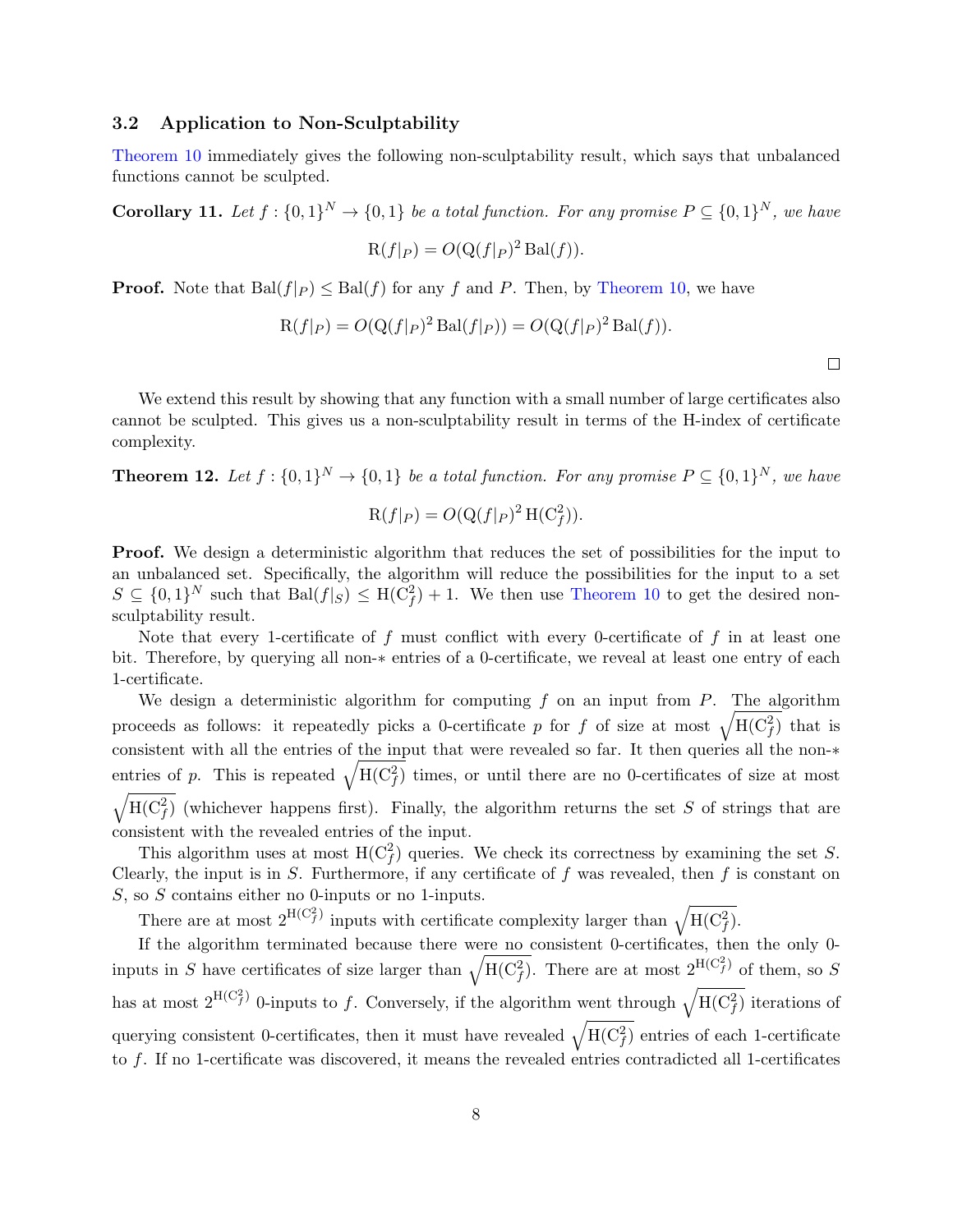of size at most  $\sqrt{H(C_f^2)}$ . Thus the only 1-inputs in S have certificate size greater than  $\sqrt{H(C_f^2)}$ , from which it follows that there are less than  $2^{H(C_f^2)}$  of them.

We conclude that S contains either at most  $2^{H(C_f^2)}$  0-inputs to f or at most  $2^{H(C_f^2)}$  1-inputs to f. This gives  $\text{Bal}(f|_S) \leq \text{H}(\text{C}_f^2) + 1$ .

We design a randomized algorithm for  $f|_P$  as follows. First, we run the above deterministic algorithm to reduce the problem of computing  $f|_P$  to the problem of computing  $f|_{S\cap P}$ . This costs  $H(C_f^2)$  queries. By [Theorem 10,](#page-6-2) there is a randomized algorithm that uses

$$
O(Q(f|_{S\cap P})^2 \operatorname{Bal}(f|_{S\cap P})) = O(Q(f|_P)^2 \operatorname{Bal}(f|_S)) = O(Q(f|_P)^2 \operatorname{H}(C_f^2))
$$

queries to compute  $f|_{S\cap P}$ . Running this algorithm allows us to compute  $f|_{P}$ . The total number of queries used was

$$
O(Q(f|_P)^2 H(C_f^2) + H(C_f^2)) = O(Q(f|_P)^2 H(C_f^2)).
$$

Note that [Theorem 12](#page-8-1) completes the first part of the proof of [Theorem 2,](#page-2-0) since  $H(C_f^2) \leq H(C_f)^2$ . It is natural to wonder whether [Theorem 12](#page-8-1) is always at least as strong as [Corollary 11.](#page-8-2) In [Theorem 22,](#page-15-0) we will show that it is, up to a quadratic factor and a  $\log N$  factor.

## <span id="page-9-0"></span>4 Sculpting from Communication Complexity

In this section, we show that if a function  $f$  has many inputs with large randomized certificate complexity then it can be sculpted: there is a promise P so that  $f|_P$  exhibits a large quantum speedup. This means that if  $H(RC<sub>f</sub>)$  is large, the function f can be sculpted. In [Section 5,](#page-14-0) we will relate  $H(RC<sub>f</sub>)$  to  $H(C<sub>f</sub>)$ , thereby completing the proof of [Theorem 2.](#page-2-0)

Our sculptability proof will rely on the solution to a problem we call the "extended queries problem," which might be of independent interest. The solution to this problem will in turn use results from communication complexity.

#### 4.1 The Extended Queries Problem

We usually let an algorithm for computing a (possibly partial) function  $f: \{0,1\}^N \to \{0,1\}$  query the bits of the input x. But what happens if we let the algorithm make other types of queries? For example, if x is a Boolean string, we can let the algorithm query the parity of x. How does this extra power affect the query complexity of  $f$ ? In particular, is there some special set of additional queries such that if a randomized algorithm is allowed to make the special queries, it can simulate any quantum algorithm? If so, how many special queries suffice for this property to hold?

To formalize this question, we need a few definitions.

**Definition 13.** An extension function with extension G is an injective total function  $\phi: \{0,1\}^N \to$  ${0,1}^G$  (in particular, we need  $G \geq N$ ).

An extension function specifies, for each input  $x \in \{0,1\}^N$ , the types of queries an algorithm is allowed to make on x. In other words, we will let algorithms query from  $\phi(x)$  instead of from x. Note that the extension function may provide easy access to information about  $x$  that is hard to obtain otherwise (such as its parity).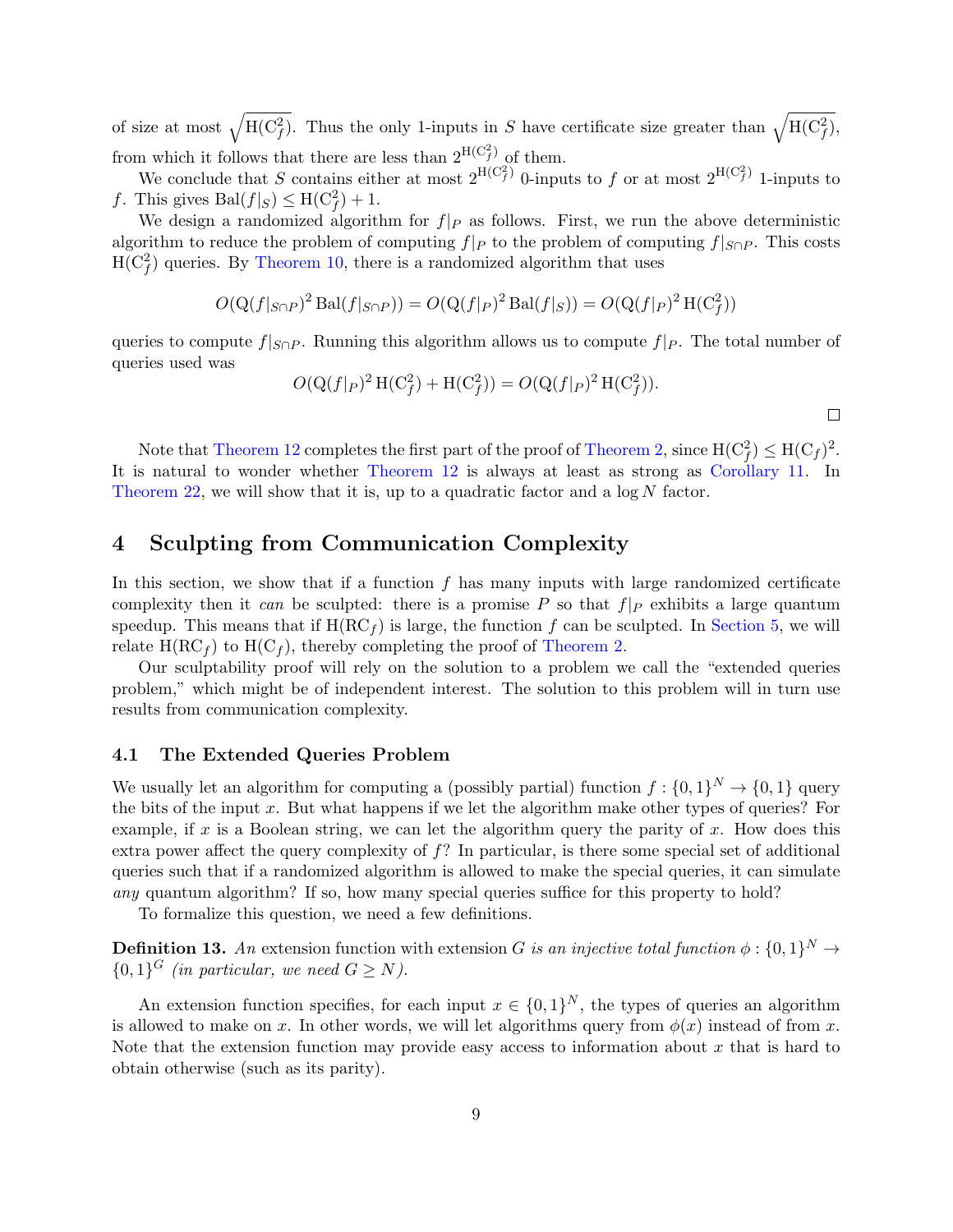**Definition 14.** Let  $f : \{0,1\}^N \to \{0,1\}$  be a partial function, and let  $\phi$  be an extension function. The extended version of f with respect to  $\phi$  is the partial function  $f^{\phi} : \phi(\text{Dom}(f)) \to \{0,1\}$  defined by  $f^{\phi}(x) = f(\phi^{-1}(x)).$ 

Note that  $f^{\phi}$  is a partial function from  $\{0,1\}^G$  to  $\{0,1\}$ . We can consider  $D(f^{\phi}), B(f^{\phi}), Q(f^{\phi}),$ and so on. To pose the extended queries problem, we will need a notion of the complexity of a set of functions, defined as the maximum complexity of any function in that set.

**Definition 15.** For any set of functions S, we define  $D(S) := \max_{f \in S} D(f)$ . We define  $R(S)$ ,  $Q(S)$ , etc. similarly. Further, we define  $D^{G}(S)$ , the extended query complexity of S with extension G, to be the minimum, over all extension functions  $\phi$  with extension G, of  $\max_{f \in S} D(f^{\phi})$ . We define  $R^G(S)$ ,  $Q^G(S)$ , etc. similarly.

In other words, for any set of functions, the extended query complexity of the set with G extension is the number of queries required to compute all functions in the set given the best possible extension. We observe that if  $G \geq |S|$ , the extended query complexity  $D^{G}(S)$  is 1, since the extension  $\phi(x)$  for a given input x could simply specify the values of all the functions in S on x. We also observe that for all  $G \geq N$ , we have  $D^{G}(S) \leq D(S)$ , since the identity function is always a valid extension function. Moreover, the extended query complexity of a set is decreasing in G. We now ask the following question.

The Extended Queries Problem. Is there a set of functions  $S$  for which  $Q(S)$  is small but  $R^G(S)$  is large, even when the extension G is exponentially large in the input size N? We can also ask this question for other complexity measures, such as  $R(S)$  vs.  $R_0^G(S)$  or  $R_0(S)$  vs.  $D^G(S)$ .

It turns out that a negative solution to the extended queries problem implies a sculptability result in terms of  $H(RC<sub>f</sub>)$ , as the following theorem shows.

<span id="page-10-0"></span>**Theorem 16.** Let  $f: \{0,1\}^N \to \{0,1\}$  be a total function. Let  $A = \frac{H(RC_f)}{A \log N}$  $\frac{A(\mathbf{R} \cup f)}{4 \log N}$ , and let S be any set of partial functions from  $\{0,1\}^A$  to  $\{0,1\}$ . Then there is a promise  $P \subseteq \{0,1\}^N$  such that

$$
Q(f|_P) = O(Q(S)), \qquad R(f|_P) = \Omega(R^N(S)).
$$

Analogous statements hold for other pairs of complexity measures, such as  $D$  and  $R_0$  or  $R_0$  and  $R$ .

We delay the proof of [Theorem 16](#page-10-0) to [Section 4.3.](#page-12-0) First, we settle the extended queries problem for R vs. Q: [Theorem 18](#page-11-0) will provide an exponential lower bound on G by reducing the extended queries problem to a problem in communication complexity.

#### 4.2 Reducing Extension to Communication Complexity

For a partial function  $f: \{0,1\}^{N_1} \times \{0,1\}^{N_2} \to \{0,1\}$ , we will denote the communication complexities of f by  $D^{CC}(f)$ ,  $R^{CC}(f)$ ,  $Q^{CC}(f)$ , and  $R_0^{CC}(f)$ . We will use the following definition.

**Definition 17.** Let  $f : \{0,1\}^{N_1} \times \{0,1\}^{N_2} \rightarrow \{0,1\}$  be a partial function. For any  $x \in \text{Dom}(f)$ , we write  $x = x_A x_B$ , with  $x_A \in \{0,1\}^{N_1}$  and  $x_B \in \{0,1\}^{N_2}$ . Let  $\text{Dom}_A(f) = \{x_A : x \in \text{Dom}(f)\}$  and  $\text{Dom}_B(f) = \{x_B : x \in \text{Dom}(f)\}.$  For any  $a \in \text{Dom}_A(f)$ , we define the marginal of f with respect to a to be the partial function  $f_a: \{0,1\}^{N_2} \to \{0,1\}$  defined by  $f_a(b) := f(a, b)$  for all  $b \in \{0,1\}^{N_2}$ such that  $(a, b) \in \text{Dom}(f)$ . We define  $\text{Mar}(f) = \{f_a : a \in \text{Dom}_A(f)\}\$  to be the set of all marginal functions for f.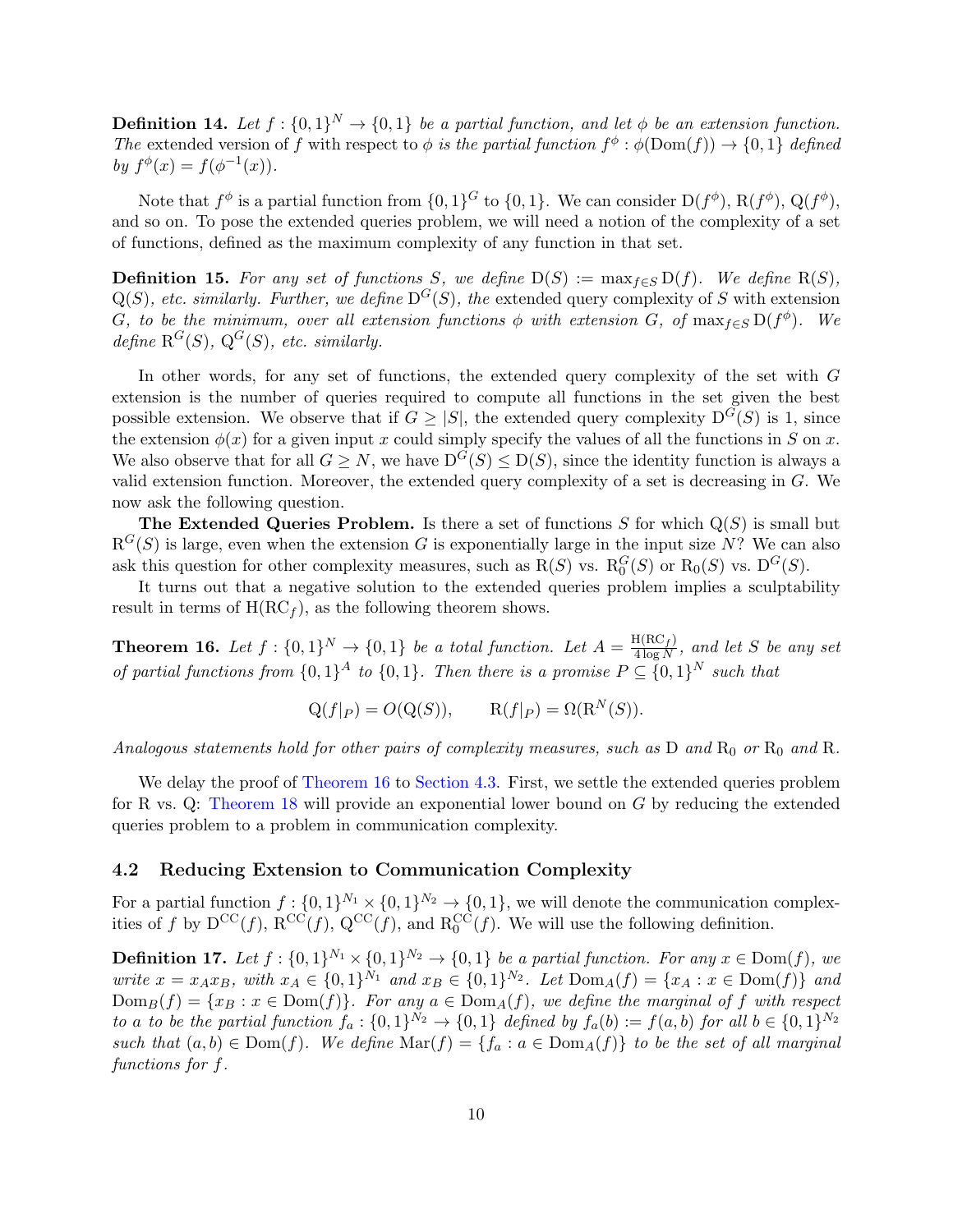<span id="page-11-1"></span>We now connect communication complexity to the extended queries problem.

<span id="page-11-0"></span>**Theorem 18.** Let  $f: \{0,1\}^{N_1} \times \{0,1\}^{N_2} \rightarrow \{0,1\}$  be a partial function. Then

$$
\textup{R}^G(\textup{Mar}(f)) = \Omega\left(\frac{\textup{R}^\textup{CC}(f)}{\log G}\right)
$$

.

Similarly, we also have  $D^{G}(\text{Mar}(f)) = \Omega(D^{CC}(f)/\log G)$ ,  $R_0^G(\text{Mar}(f)) = \Omega(R_0^{CC}(f)/\log G)$ , and  $Q^G(\text{Mar}(f)) = \Omega(Q^{\text{CC}}(f)/\log G).$ 

**Proof.** We prove the theorem for R. The statements for D,  $R_0$ , and Q will follow analogously. Let  $\phi : \{0,1\}^{N_2} \to \{0,1\}^G$  be the best possible extension function, so that  $R^G(\text{Mar}(f)) =$  $\max_{g \in \text{Mar}(f)} R(g^{\phi}).$ 

We now describe a randomized communication protocol for computing  $f$ . Alice receives a string a, and must compute  $f(a, b)$ , where b is Bob's string. This is equivalent to computing  $f_a(b)$ . Since Alice knows  $f_a$ , she also knows  $f_a^{\phi}$ . Let R a randomized algorithm that computes  $f_a^{\phi}$  using at most  $R^{G}(\text{Mar}(f))$  queries. Alice will run this algorithm, and for each query, she will send the index of that query to Bob (as a number between 1 and  $G$ ). Bob will reply with the corresponding bit of  $\phi(y)$  (as a bit in  $\{0,1\}$ ). This allows Alice to compute  $f_a(b) = f(a, b)$ .

The total communication in this protocol is at most  $(\lceil \log G \rceil + 1) R^{G}(\text{Mar}(f))$ . Since this upper-bounds the randomized communication complexity of  $f$  (using private coins), the desired result follows.  $\Box$ 

[Theorem 18](#page-11-0) allows us to use communication complexity as a tool for lower-bounding the extended query complexity of certain sets of functions. To use it to solve the extended queries problem, we need a function f that has large randomized communication complexity but for which  $Q(Mar(f))$  is small. To construct such a function, we start from a simple function that was recently shown to separate randomized from quantum communication complexity, called the Vector in Subspace problem.

The Vector in Subspace Problem. In this problem, Bob gets a unit vector  $v \in \mathbb{R}^n$ , and Alice gets a subspace H of  $\mathbb{R}^n$  of dimension  $n/2$ . It is promised that either  $v \in H$  or  $v \in H^{\perp}$ ; the task is to determine which is the case. We assume for simplicity that  $n$  is a power of 2.

This problem was first studied in [\[Kre95\]](#page-27-8) and was also described in [\[Raz99\]](#page-27-9). Klartag and Regev [\[KR11\]](#page-27-10) showed that this problem has randomized communication complexity  $\Omega(n^{1/3})$ . In addition, it is easy to see that the one-way quantum communication complexity of the problem is at most  $\log n$ : Bob can send a superposition over  $\log n$  bits with amplitudes determined by v; Alice can then apply the projective measurement given by  $(H, H^{\perp})$ .

To apply this function to the extended queries problem, we need a few modifications. First, we need a discrete version of the problem. [\[KR11\]](#page-27-10) showed that a lower bound of  $\Omega(n^{1/3})$  for randomized communication complexity applies to a discrete version of the problem in which each real number is described using  $O(\log n)$  bits; that is, Alice's subspace is given using  $n/2$  vectors of length n, whose entries are specified using  $O(\log n)$  bits, and Bob's vector is specified using n real numbers of  $O(\log n)$  bits each.

 $\text{Mar}(f)$  is the set of functions where we know Alice's subspace H, and are allowed to query from Bob's input vector. However, phrased this way, it is not clear how to use a quantum algorithm to compute such functions using few queries. To solve this problem, we modify the way Bob's input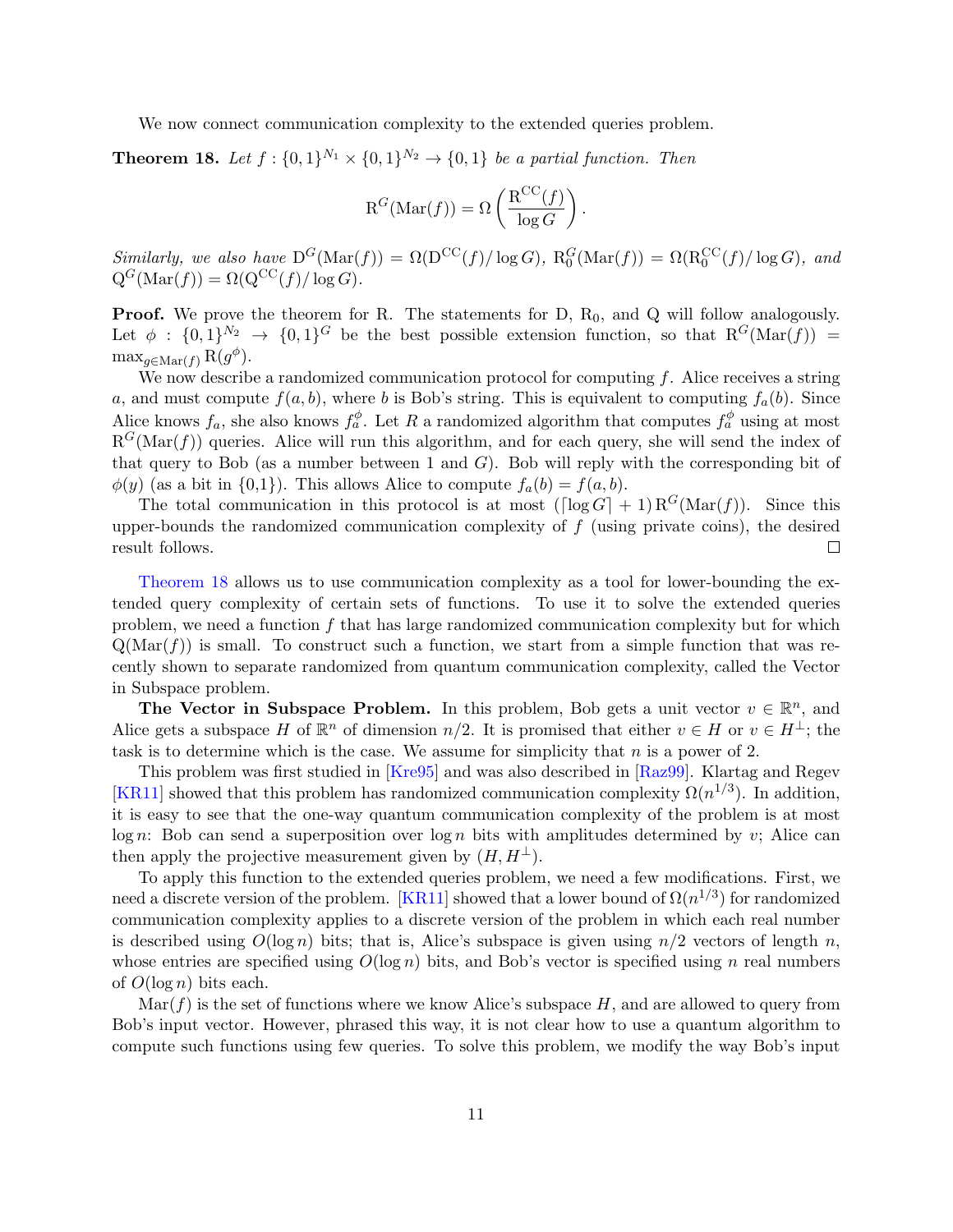is specified. Instead of specifying only the entries to the vector, Bob's input string also lists some "partial sums" of the vector entries.

The idea is for Bob's vector to allow Alice to use the following algorithm to construct the state with amplitudes specified by v. We interpret v as specifying a superposition over strings of length  $\log n$ . Alice starts by querying the probability p that the first bit of this string is 0 when this state is measured. Alice will now place a  $\sqrt{p}$  amplitude on querying the probability that the second bit is measured. There will now place a  $\sqrt{\rho}$  amplitude on querying the probability that is 0 conditioned on the first bit being 0, and a  $1 - \sqrt{\rho}$  amplitude on querying the probability that the second bit is 0 conditioned on the first bit being 1. Alice keeps going in this way, until she gets to the final bit of the string of length  $\log n$ , at which point she queries the phase. This allows her to construct the state determined by the amplitudes in  $v$ .

Of course, for this to work, Bob's input must provide all of these conditional probabilities. There is one such probability to specify for the first bit, two for the second, four for the third, and so on. Since there are  $\log n$  bits, Bob's input needs to specify only  $O(n)$  probabilities. Each can be specified with  $O(\log n)$  precision, so Bob's total input size is  $O(n \log n)$ . Moreover, Alice constructs the desired state after  $O(\log n)$  queries to the probabilities, or  $O(\log^2 n)$  queries to the bits of Bob's input.

We thus get the following theorem.

<span id="page-12-1"></span>**Theorem 19.** For all  $A \in \mathbb{N}$ , there is a set S of partial functions from  $\{0,1\}^A$  to  $\{0,1\}$  such that for all  $G \geq A$ ,

$$
Q(S) = O(\log^2 A), \quad R^G(S) = \Omega\left(\frac{A^{1/3}}{\log^{1/3} A \cdot \log G}\right).
$$

**Proof.** Let f be the function described above with  $n = A/\log A$ , and let  $S = \text{Mar}(f)$ . Then  $Q(S) = O(\log^2 n) = O(\log^2 A)$  and  $R^{CC}(f) = \Omega(n^{1/3}) = \Omega(A^{1/3}/\log^{1/3} A)$ . By [Theorem 18,](#page-11-0) we get  $R^G(S) = \Omega(A^{1/3}/(\log^{1/3} A \cdot \log G)).$  $\Box$ 

Together with [Theorem 16,](#page-10-0) this implies that any function with large  $H(RC<sub>f</sub>)$  can be sculpted, simply by plugging S from [Theorem 19](#page-12-1) into [Theorem 16](#page-10-0) and setting  $G = N$ .

#### <span id="page-12-0"></span>4.3 Reducing Sculpting to Extended Query Complexity

We now prove [Theorem 16,](#page-10-0) restated here for convenience.

**Theorem 16.** Let  $f: \{0,1\}^N \to \{0,1\}$  be a total function. Let  $A = \frac{H(RC_f)}{A \log N}$  $\frac{A(\mathbf{R} \cup f)}{4 \log N}$ , and let S be any set of partial functions from  $\{0,1\}^A$  to  $\{0,1\}$ . Then there is a promise  $P \subseteq \{0,1\}^N$  such that

$$
Q(f|_P) = O(Q(S)), \qquad R(f|_P) = \Omega(R^N(S)).
$$

Analogous statements hold for other pairs of complexity measures, such as  $D$  and  $R_0$  or  $R_0$  and  $R$ .

**Proof.** There are at least  $2^{H(RC_f \cdot 2 \log N)}$  inputs x with  $RC_f(x) \geq H(RC_f \cdot 2 \log N)/(2 \log N)$ . Let the set of such inputs be C. By [Lemma 8,](#page-5-0) if  $N \geq 2$ , there is a set B of

$$
\frac{\text{H}(\text{RC}_f \cdot 2 \log N)}{2 \log N} \ge \frac{\text{H}(\text{RC}_f)}{2 \log N}
$$

indices in  $\{1, 2, \ldots, N\}$  that is shattered by the inputs in C. We'll restrict B to have size at most  $H(RC_f)/(4 \log N)$ , so  $|B| = A$ . Let  $\phi : \{0,1\}^A \to \{0,1\}^N$  be defined by mapping each string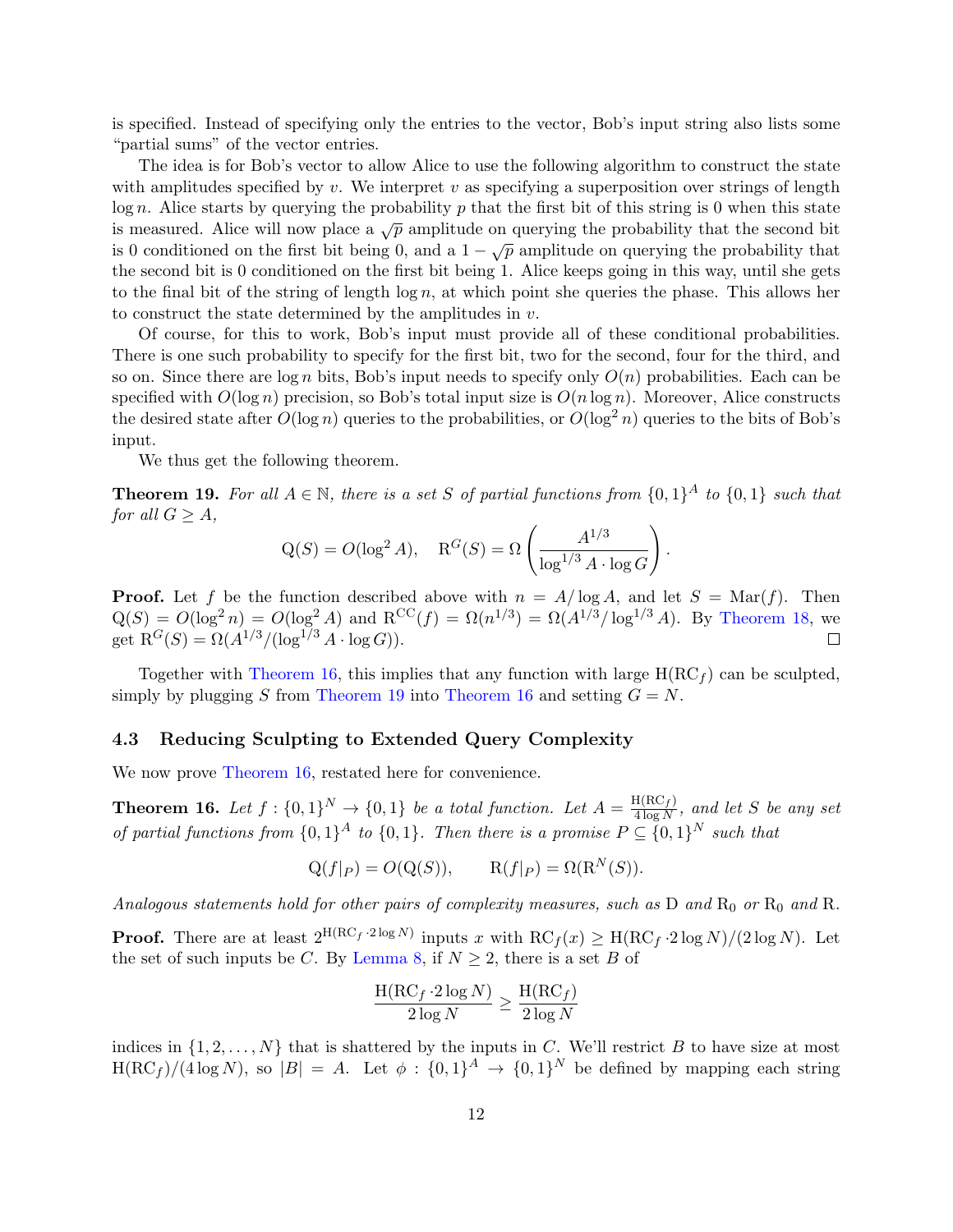<span id="page-13-0"></span> $x \in \{0,1\}^A$  to a string z in C such that restricting z to A gives x. This is an injective mapping, so  $\phi$  is an extension function with extension size N.

Next, consider the set S of partial Boolean functions from  $\{0,1\}^A$  to  $\{0,1\}$ . Let  $S^{\phi} = \{g^{\phi} : g \in S\}$ S. Then  $R(S^{\phi}) \ge R^{N}(S)$ . It follows that there is some function  $g^{\phi} \in S^{\phi}$  such that  $R(g^{\phi}) \ge R^{N}(S)$ .

We will use the function  $g^{\phi}$  to define the desired promise P. The domain of  $g^{\phi}$  is contained in C. Let x be in this domain, so that  $\mathrm{RC}_f(x) \geq \mathrm{H}(\mathrm{RC}_f \cdot 2 \log N)/(2 \log N) \geq 2A$ . Let  $\mu_x$ be a distribution over inputs y such that  $f(x) \neq f(y)$ , with the property that for any bit i,  $Pr[y_i \neq x_i] \leq 1/RC_f(x) \leq 1/(2A)$ . Then for all  $x \in C$ , a randomized algorithm has a hard time distinguishing between x and  $\mu_x$ . For each such x, let  $\mu'_x$  be the distribution  $\mu_x$  conditioned on the sampled input agreeing with  $x$  on the bits in  $B$ . Since the probability of an input sampled from  $\mu_x$  disagreeing with x on B is at most  $|B| \cdot 1/(2A) \leq 1/2$ , the distribution  $\mu'_x$  is not too far from  $\mu_x$ . In particular, any randomized algorithm that finds a disagreement with x on an input sampled from  $\mu'_x$  with probability p will also find a disagreement with x on an input sampled from  $\mu_x$  with probability at least  $p/2$ . It follows that a randomized algorithm must use  $\Omega(A)$  queries to distinguish x from  $\mu'_x$ .

We construct the promise P as follows. Start with  $P = \emptyset$ . For each  $x \in \text{Dom}(g^{\phi})$ , we add x to P if  $f(x) = g^{\phi}(x)$ ; otherwise, we add the support of  $\mu'_x$  to P.

It remains to lower-bound  $R(f|_P)$  and to upper-bound  $Q(f|_P)$ . We start with the upper bound. Let  $y \in P$ , and consider the value of y on B. If x is an input of the domain of  $g^{\phi}$  that caused y to be added, then x and y agree on B. Further, the values of x on B are simply  $\phi^{-1}(x) \in \{0,1\}^{|B|}$ , and  $g(\phi^{-1}(x)) = g^{\phi}(x) = f(y)$ . This means  $g(y|_B) = f(y)$ . We now have the quantum algorithm work only with the bits of  $y|_B$ , ignoring the rest. The algorithm need only compute  $g(y|_B)$ . Since  $g \in S$ , we get  $Q(f|_P) \leq Q(g) \leq Q(S)$ , as desired. A similar argument would upper-bound other complexity measures, such as  $R$ ,  $R_0$ , or  $D$ .

For the lower bound, consider the hard distribution  $\mu$  on inputs to  $g^{\phi}$  obtained from Yao's minimax principle [\[Yao77\]](#page-28-3). This distribution has the property that any randomized algorithm for  $g^{\phi}$  that succeeds with probability at least 2/3 on inputs sampled from  $\mu$  must use R $(g^{\phi})$  queries. We construct a new distribution  $\mu'$  over P by generating an element  $x \in Dom(g^{\phi})$  according to  $\mu$ , and then outputting either x or a sample from  $\mu'_x$ , depending on which of them was added to P. We lower-bound the number of queries a randomized algorithm requires to compute  $f$  on an input sampled from  $\mu'$  by a reduction from either computing  $g^{\phi}$  on inputs sampled from  $\mu$ , or else distinguishing x from  $\mu'_x$ .

Let R be a randomized algorithm for  $f|_P$ . Let  $x \sim \mu$ . We wish to compute  $g^{\phi}(x)$ . Although x may not be in P, consider running R on x anyway. The algorithm will correctly output  $g^{\phi}(x)$ with some probability p, depending on both the internal randomness of R and on  $\mu$ . If  $p > 3/5$ , we could amplify  $R$  a constant number of times to turn it into an algorithm for  $g$  that works on inputs sampled from the hard distribution  $\mu$ , which means R must use  $\Omega(\mathcal{R}(g^{\phi})) = \Omega(\mathcal{R}^{N}(S))$  queries. So suppose that  $p \leq 3/5$ .

Next, given  $x \sim \mu$ , we let  $y_x$  be either x or a sample from  $\mu'_x$ , as  $\mu'$  dictates. Then running R on  $y_x$  gives  $f(y_x) = g^{\phi}(x)$  with probability at least 2/3. On the other hand, running R on x gives output  $g^{\phi}(x)$  with probability at most 3/5. That is, we have

$$
\Pr_{R,x \sim \mu}[R(x) = g^{\phi}(x)] = \mathop{\mathbb{E}}_{x \sim \mu} \left[ \Pr_R[R(x) = g^{\phi}(x)] \right] \le 3/5
$$
\n
$$
\Pr_{R,x \sim \mu, y_x}[R(y_x) = g^{\phi}(x)] = \mathop{\mathbb{E}}_{x \sim \mu} \left[ \Pr_{R,y_x}[R(y_x) = g^{\phi}(x)] \right] \ge 2/3
$$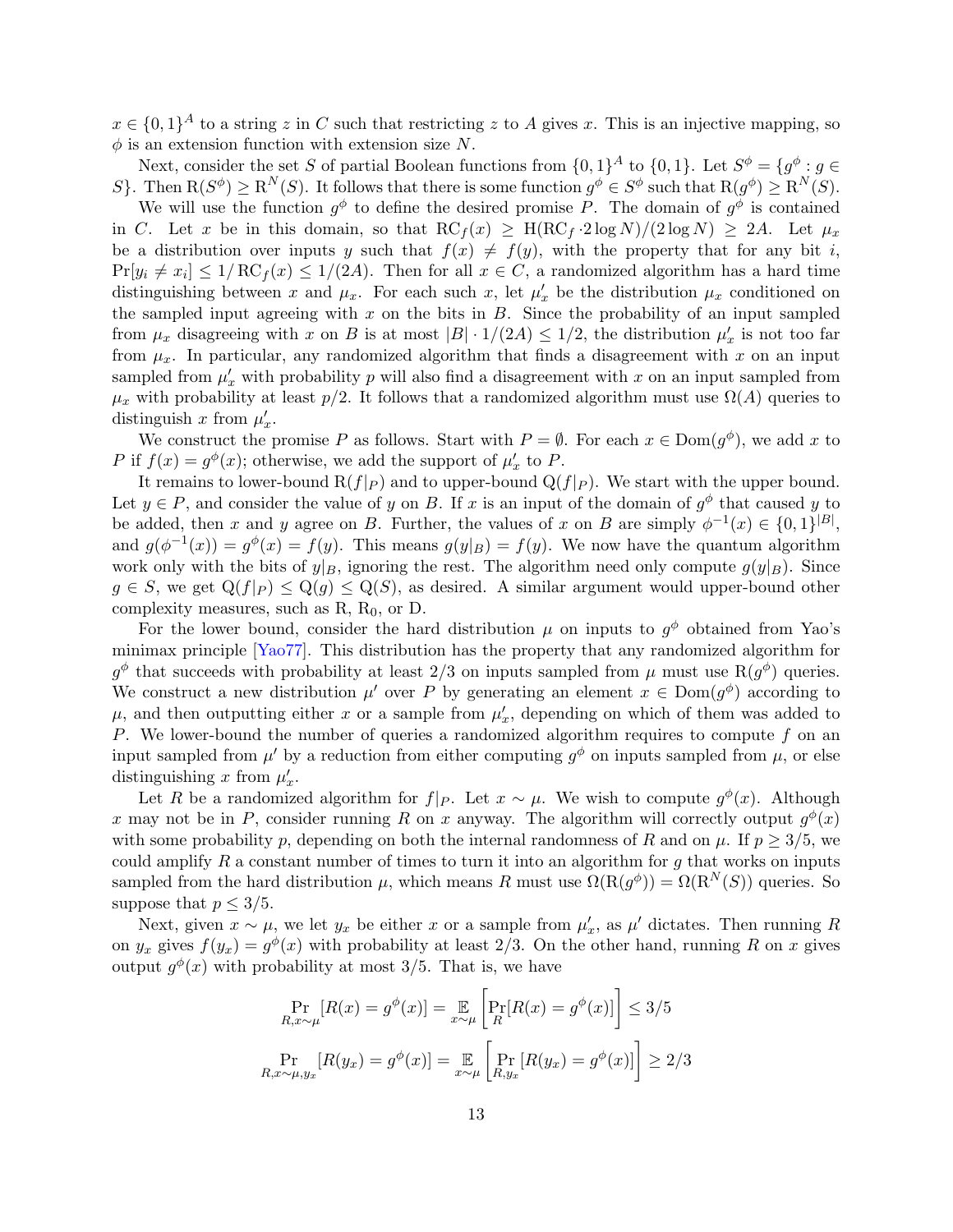From which it follows that

$$
\mathbb{E}_{x \sim \mu} \left[ \Pr_{R, y_x} \left[ R(y_x) = g^{\phi}(x) \right] - \Pr_R[R(x) = g^{\phi}(x)] \right] \ge 1/15.
$$

This means there must be some specific input  $\hat{x}$  such that the probability of R outputting  $g^{\phi}(\hat{x})$ when run on  $y_{\hat{x}}$  is at least 1/15 more than the probability of R outputting  $g^{\phi}(\hat{x})$  when run on  $\hat{x}$ . In particular, we must have  $y_{\hat{x}} \neq \hat{x}$ , so  $y_{\hat{x}}$  is a sample from  $\mu'_{\hat{x}}$ . Therefore, R distinguishes  $\hat{x}$  from  $\mu'_{\hat{x}}$  with constant probability, so it uses at least  $\Omega(A)$  queries.

We conclude that  $R(f|_P) = \Omega(\min\{R^N(S), A\})$ . Since the domain of the functions in S is  ${0,1}^A$ , their query complexity is at most A. Thus  $R(f|_P) = \Omega(R^N(S))$ , as desired. A similar argument lower-bounds other complexity measures, such as  $R_0$  or D.  $\Box$ 

This proof uses the fact that RC lower-bounds R, so it would not work on complexity measures that are not lower-bounded by RC (for example,  $C^{(1)}$ ). For Q, it might be possible to use a similar that are not lower-bounded by KC (for example, C<sup>(-7)</sup>). For Q, it might be possible to use a similar argument and suffer a quadratic loss, since Q is lower-bounded by  $\sqrt{RC}$ . However, since there is no hard distribution for a quantum query complexity problem, this might be trickier to prove (we will not need it in this paper).

We can use the previous theorems to get a sculptability result for R vs. Q in terms of the H-index of randomized certificate complexity.

<span id="page-14-2"></span>**Corollary 20.** Let  $f: \{0,1\}^N \to \{0,1\}$  be a total function. Then there is a promise  $P \subseteq \{0,1\}^N$ such that

$$
Q(f|_P) = O(\log^2 H(\mathrm{RC}_f)), \qquad R(f|_P) = \Omega \left( \frac{H(\mathrm{RC}_f)^{1/3}}{\log^{5/3} N} \right).
$$

There is also a promise  $P' \subseteq \{0,1\}^N$  such that

$$
R_0(f|_{P'}) = O(1), \qquad D(f|_{P'}) = \Omega\left(\frac{H(RC_f)}{\log^2 N}\right).
$$

 $\Box$ 

Proof. This follows from [Theorem 16](#page-10-0) together with [Theorem 19](#page-12-1) and [Theorem 26.](#page-18-0)

To complete the proof of [Theorem 2,](#page-2-0) all that remains is relating  $H(RC<sub>f</sub>)$  to  $H(C<sub>f</sub>)$ .

# <span id="page-14-0"></span>5 Relating  $H(C_f)$ ,  $H(RC_f)$ , and  $H(bsg)$

In this section, we relate  $H(C_f)$  to  $H(RC_f)$ , completing the characterization of sculpting. Actually, we will prove a relationship between  $H(C_f)$  and  $H(bs_f)$ , which implies the desired relationship since  $H(bsf) \leq H(RC<sub>f</sub>)$ . The proof is somewhat involved, but splits naturally into three parts. In [Lemma 21,](#page-14-1) we show a relationship between  $C_f(x)$  and  $RC_f(x)$  in terms of the number of 0- and 1-inputs of f. In [Theorem 22,](#page-15-0) we show that  $H(C_f) = O(Bal(f) \log N)$ . Finally, [Theorem 23](#page-16-0) gives the desired relationship between  $H(C_f)$  and  $H(bsg)$ .

<span id="page-14-1"></span>**Lemma 21.** Let  $f: \{0,1\}^N \to \{0,1\}$  be a partial function, and let  $x \in \text{Dom}(f)$ . If  $f(x) = 0$ , then

$$
C_f(x) \leq RC_f(x)(1 + \log|f^{-1}(1)|)
$$

and if  $f(x) = 1$ , then

$$
C_f(x) \leq RC_f(x)(1 + \log |f^{-1}(0)|).
$$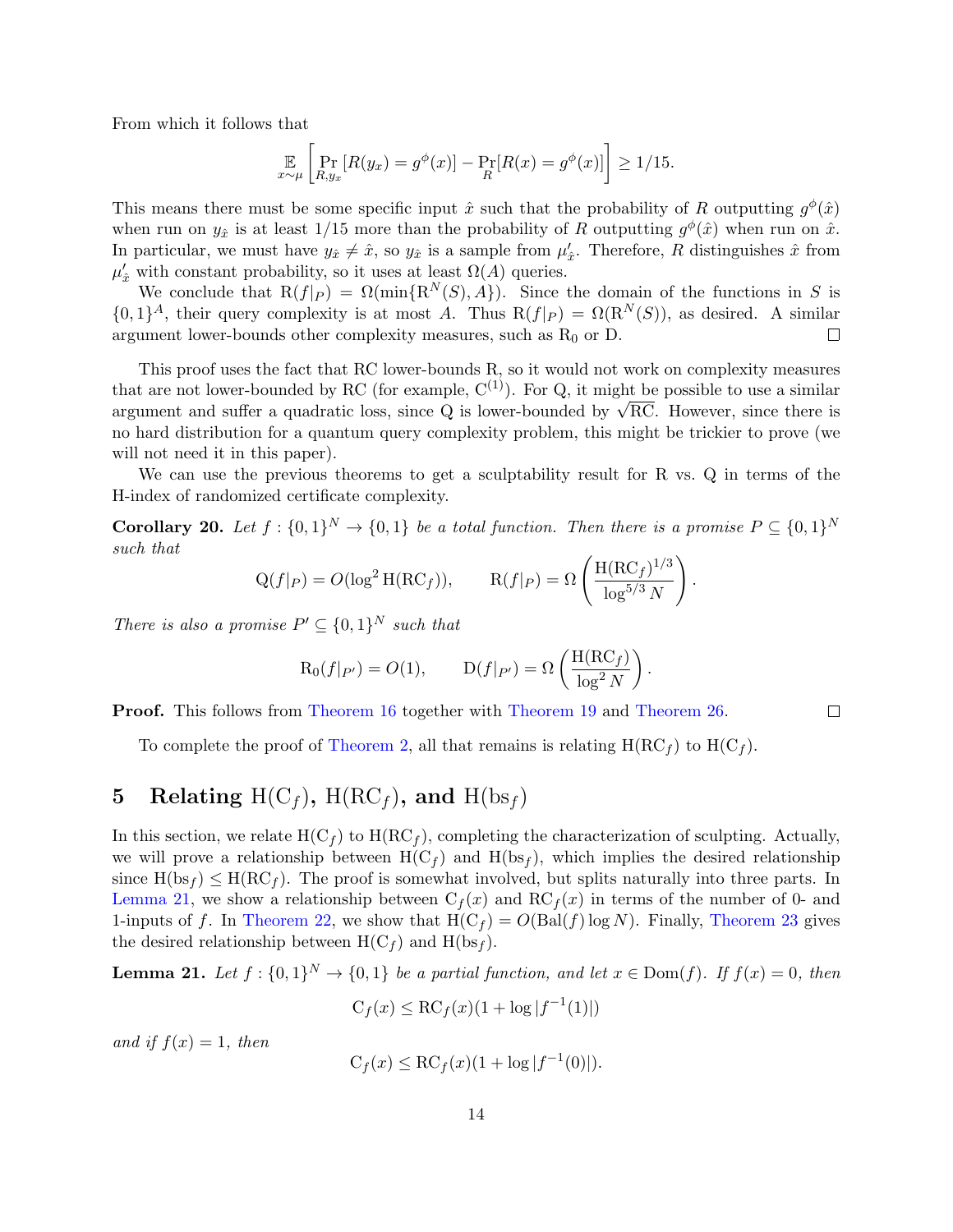**Proof.** For  $x \in f^{-1}(1)$ , we wish to upper-bound  $C_f(x)$  in terms of  $RC_f(x)$ , assuming  $f^{-1}(0)$  is small. A certificate for  $x$  consists of a partial assignment of  $x$  that contradicts all the elements of  $f^{-1}(0)$ .

Consider the greedy strategy for certifying x, which works by repeatedly choosing the bit of  $x$ that contradicts as many of the 0-inputs as possible, and adding it to the certificate. By definition, this strategy produces a certificate for x of size at least  $C_f(x)$ .

Let  $p_i$  be the fraction of the remaining inputs which are contradicted by the *i*-th bit of the greedy algorithm. The number of remaining inputs during the run of the greedy algorithm is then

$$
|f^{-1}(0)|, |f^{-1}(0)|(1-p_1), |f^{-1}(0)|(1-p_1)(1-p_2),...
$$

The number of remaining inputs in the greedy algorithm will be upper-bounded by a geometric sequence that starts at  $|f^{-1}(0)|$  and has ratio  $1 - \min_i p_i$ . Such a sequence decreases to 1 after at most

$$
\frac{-1}{\log(1 - \min_i p_i)} (1 + \log |f^{-1}(0)|) \le \frac{1 + \log |f^{-1}(0)|}{\min_i p_i}
$$

steps. It follows that

$$
C_f(x) \le \frac{1 + \log |f^{-1}(0)|}{\min_i p_i}.
$$

It remains to show that  $\mathrm{RC}_f(x) = \Omega(1/\min_i p_i)$ . Let j be the step of the greedy algorithm that achieves this minimum, i.e.  $p_j = \min_i p_i$ . Then before the j<sup>th</sup> step of the algorithm, there is a non-empty set S of 0-inputs for f such that for any bit of the input, at most a  $p_i$  fraction of the elements of S disagree with x on that bit. In other words, x is entry-wise very close to the "average" of the elements of S. If we give each element of S weight  $1/(p_i |S|)$ , we would get a feasible set of fractional blocks with total weight  $1/p_j$ . Thus  $\mathrm{RC}_f(x) \geq 1/p_j$ , so  $\mathrm{C}_f(x) \leq \mathrm{RC}_f(x)(\log|f^{-1}(0)|+1)$ . An analogous argument works when  $x$  is a 0-input to  $f$ .  $\Box$ 

<span id="page-15-0"></span>**Theorem 22.** Let  $N \geq 2$ , and let  $f : \{0,1\}^N \to \{0,1\}$  be a total function. Then

 $H(C_f) \leq 10$  Bal $(f)$  log N.

**Proof.** Without loss of generality, suppose  $|f^{-1}(0)| \leq |f^{-1}(1)|$ . The number of 0-inputs with large certificates is at most  $|f^{-1}(0)| \leq 2^{\text{Bal}(f)}$ . Let S be the set of 1-inputs with certificates of size greater than 5 Bal(f). We wish to show that S is small. [Lemma 8](#page-5-0) implies there is a set  $B = \{i_1, i_2, \ldots, i_{|B|}\}\$ of indices of the input of size at least  $\log |S|/(2 \log N)$  that is shattered by S. Therefore, to show that  $S$  is small, it suffices to show that  $B$  is small.

From [Lemma 21,](#page-14-1) we have  $C_f(x) \leq R C_f(x)$  Bal(f) for any 1-input x, so for all  $x \in S$ , we have  $\mathrm{RC}_f(x) \geq \mathrm{C}_f(x)/\mathrm{Bal}(f) > 5$ . This means for all  $x \in S$ , there is a distribution  $\mu_x$  over 0-inputs such that for each i, the probability that  $y_i \neq x_i$  when y is sampled from  $\mu_x$  is less than 1/5.

Let  $\mu_B$  be the uniform distribution over B. Let  $\delta(b, c) = 1$  if  $b \neq c$  and 0 otherwise. We then write

$$
\frac{1}{5} > \mathop{\mathbb{E}}_{i \sim \mu_B} \left( \mathop{\mathbb{E}}_{y \sim \mu_x} \delta(x_i, y_i) \right) = \mathop{\mathbb{E}}_{y \sim \mu_x} \left( \mathop{\mathbb{E}}_{i \sim \mu_B} \delta(x_i, y_i) \right).
$$

We can conclude that for any  $x \in S$ , there exists a 0-input  $y_x$  that differs from x in less than one fifth of the bits of B. In other words, the distance between  $x|_B$  and  $y_x|_B$  is less than  $|B|/5$ . The idea is now to upper-bound |B| by using the fact that for every string in  $\{0,1\}^{|B|}$  there is a 0 input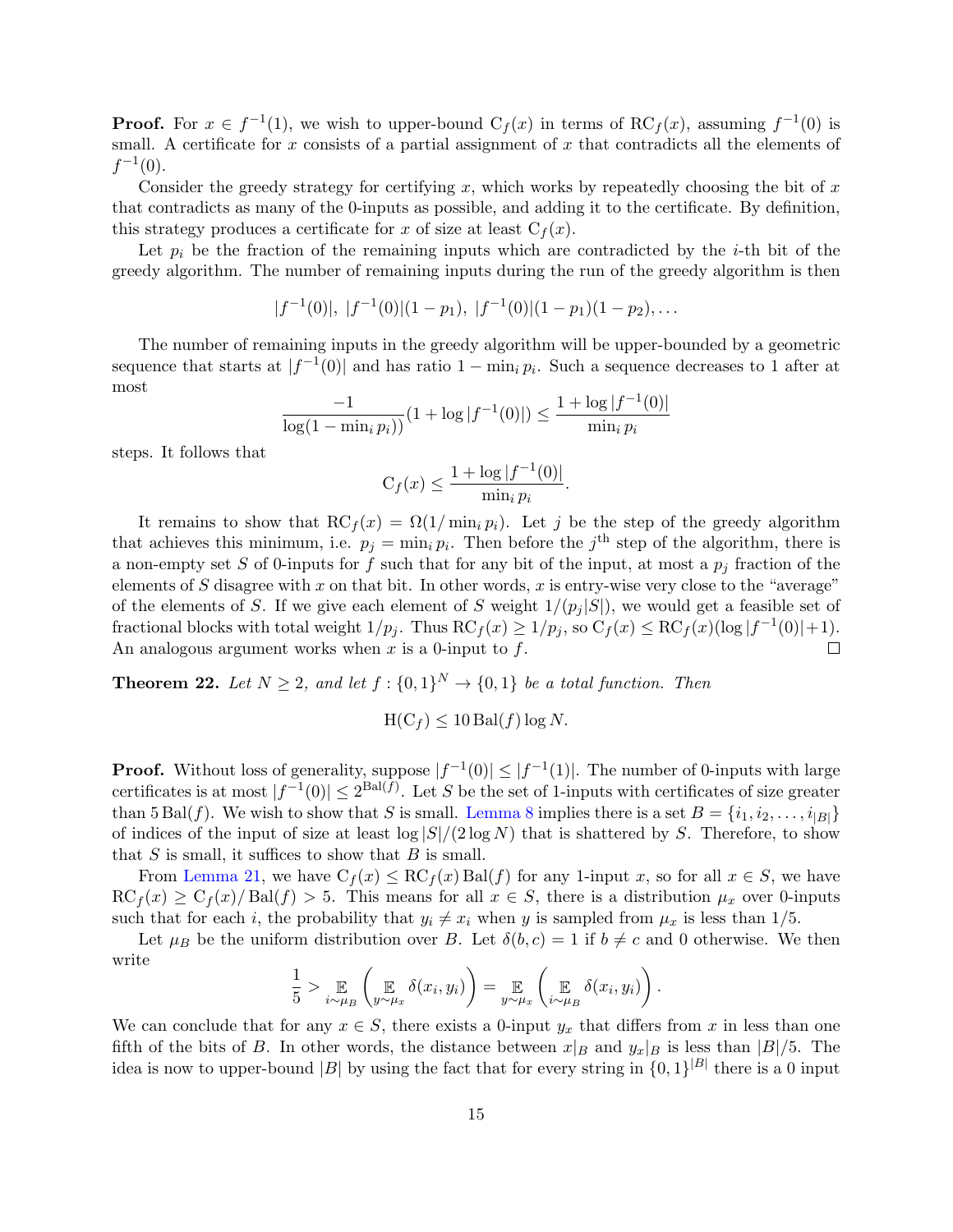y such that  $y|_B$  is close to that string, and there are few 0-inputs overall. Indeed, the number of strings in  $\{0,1\}^{|B|}$  is  $2^{|B|}$ , and each 0-input can only be of distance less than  $|B|/5$  from  $2^{H(1/5)|B|}$ of them (where  $H(1/5)$  denotes the entropy of 1/5). Therefore, to cover all the strings in  $\{0,1\}^{|B|}$ , there must be more than  $2^{(1-H(1/5))|B|}$  0-inputs. Then

$$
\text{Bal}(f) \ge \log|f^{-1}(0)| > (1 - H(1/5))|B| \ge (1 - H(1/5))\frac{\log|S|}{2\log N},
$$

so

$$
\log |S| < \frac{2 \operatorname{Bal}(f) \log N}{1 - H(1/5)} \le 8 \operatorname{Bal}(f) \log N.
$$

This means there are less than  $2^{8 \text{ Bal}(f) \log N}$  1-inputs with certificate size at least 5 Bal(f). There are also at most  $2^{Bal(f)}$  0-inputs with certificate size at least  $5 Bal(f)$  (because there are at most that many 0-inputs in total). Thus the log of the total number of inputs with certificates larger than  $5 \text{ Bal}(f)$  is at most  $10 \text{ Bal}(f) \log N$ . It follows that  $H(C_f) \leq 10 \text{ Bal}(f) \log N$ .  $\Box$ 

<span id="page-16-0"></span>**Theorem 23.** Let  $f: \{0,1\}^N \to \{0,1\}$  be a total function. Then

$$
H(C_f) = O(H(bsf)^2 \log N).
$$

**Proof.** Let A be the set of inputs that have certificate size more than  $H(C_f)$ . Let  $A_0$  be the set of 0-inputs in  $A$ , and let  $A_1$  be the set of 1-inputs in  $A$ . Let  $B$  be the set of inputs that have block sensitivity more than b, with  $b = \sqrt{H(C_f)/2}$ . Let  $B_0$  be the set of 0-inputs in B, and let  $B_1$  be the set of 1-inputs in B. Without loss of generality, assume  $|A_0| \geq |A_1|$ . Since  $|A| \geq 2^{H(C_f)}$ , we have  $|A_0| \geq 2^{\text{H}(\text{C}_f) - 1}.$ 

Now, let  $g: \{0,1\}^N \to \{0,1\}$  be the total function defined by  $g(x) = 1$  if and only if  $x \in B_1$ . Suppose x is an element of  $A_0 \backslash B_0$ . Consider certifying that x is a 0-input for g; let p be the smallest such certificate. Then  $p$  is consistent with  $x$  but inconsistent with all the strings in  $B_1$ . We claim that this certificate must be large: its size must be greater than  $H(C_f) - b^2 = H(C_f)/2$ . To show this, we show that we can turn  $p$  into a certificate for  $x$  with respect to  $f$  (instead of with respect to g) by adding only  $b^2$  bits to it.

Let q be a minimal sensitive block of x (with respect to f) that is disjoint from p. Since x is a 0-input for f,  $x^q$  is a 1-input for f. Since q is disjoint from p,  $x^q$  is consistent with p, so  $x^q \notin B_1$ . Thus the block sensitivity of  $x^q$  is at most b. However, since q was a minimal sensitive block, the sensitivity of  $x^q$  is at least  $|q|$ ; thus  $|q| \leq b$ . It follows that all minimal sensitive blocks of x that are disjoint from p must have size at most b.

In addition, since  $x \in A_0 \setminus B_0$ , the block sensitivity of x is at most b. We can now construct a certificate for x by taking a maximal set of minimal disjoint sensitive blocks for  $x$ , all of which are disjoint from  $p$ . There will be at most  $b$  such blocks, and each will have size at most  $b$ . Therefore, this certificate for x has size at most  $|p| + b^2$ . Since  $x \in A_0$ , we must have  $|p| + b^2 > H(C_f)$ , or  $|p| > H(C_f) - b^2 = H(C_f)/2$ . We have shown that the elements of  $A_0 \setminus B_0$  all have certificate size greater than  $H(C_f)/2$  even with respect to g.

Now, by [Theorem 22,](#page-15-0) the number of inputs x that have certificate size more than  $10(1 +$  $\log |B_1|$ )  $\log N$  with respect to g is at most  $2^{10(1+\log |B_1|)\log N}$ . It follows that either  $H(C_f)/2 \le$  $10(1 + \log |B_1|) \log N$  (so that the theorem doesn't apply), or else  $|A_0 \setminus B_0| \leq 2^{10(1 + \log |B_1|) \log N}$ .

In the former case, we have

$$
\log |B| \ge \log |B_1| \ge \frac{\text{H}(C_f)}{20 \log N} - 1.
$$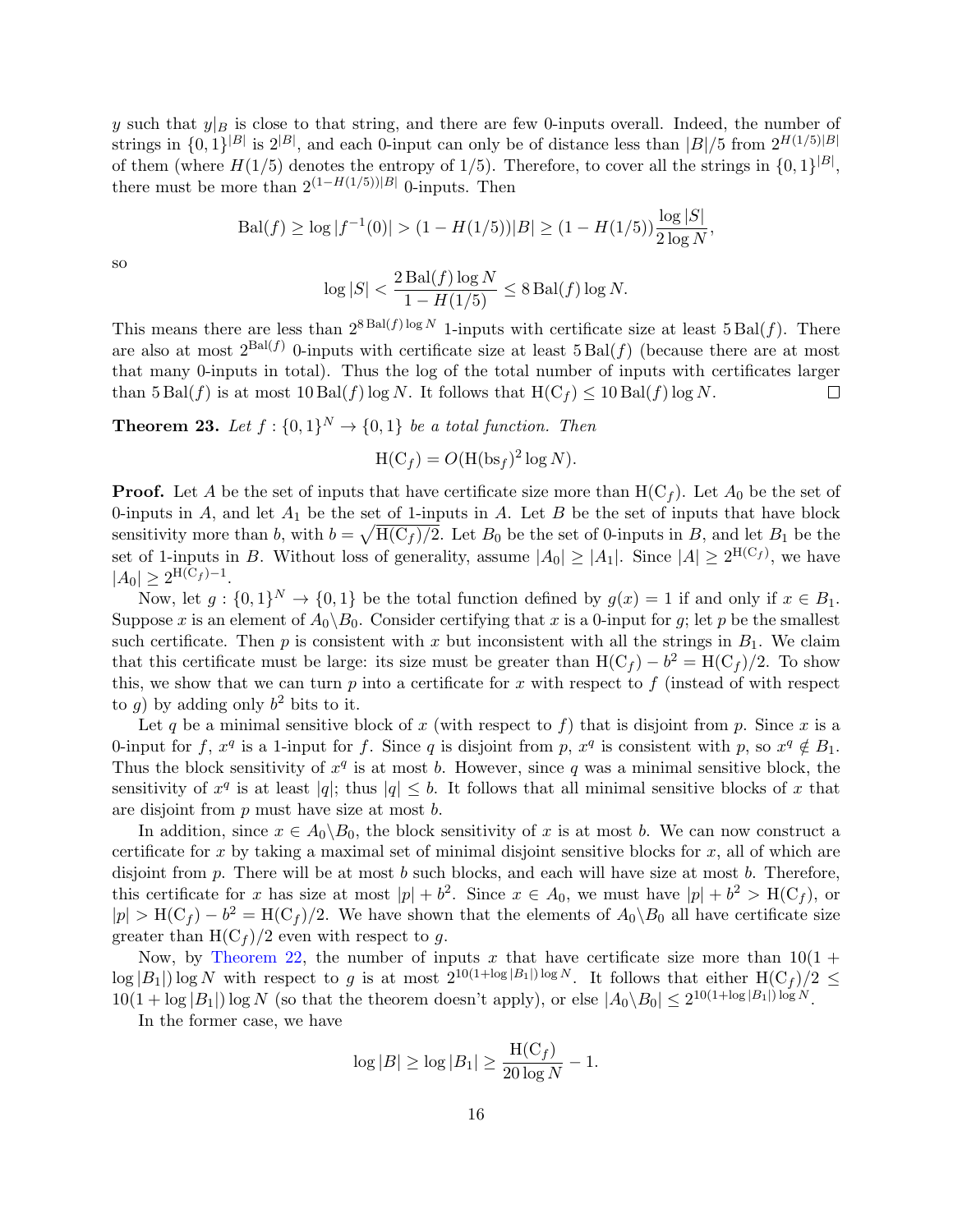In the latter case, we have

$$
2^{\mathcal{H}(C_f)-1} \le |A_0| \le |B_0| + 2^{10(1+\log|B_1|)\log N} = |B_0| + (2|B_1|)^{10\log N} \le (2|B|)^{10\log N},
$$

so in that case,

$$
\log |B| \ge \frac{\text{H}(C_f) - 1}{10 \log N} - 1.
$$

Thus, in both cases,

$$
\log |B| \ge \frac{\text{H}(\text{C}_f) - 1}{20 \log N} - 1 = \Omega \left( \frac{\text{H}(\text{C}_f)}{\log N} \right).
$$

This means there are  $2^{\Omega(H(C_f)/\log N)}$  inputs with block sensitivity more than  $\sqrt{H(C_f)/2}$ . We thus have

$$
H(bsf) = \Omega \left( \min \left\{ \frac{H(C_f)}{\log N}, \sqrt{H(C_f)} \right\} \right) = \Omega \left( \sqrt{\frac{H(C_f)}{\log N}} \right).
$$

 $\Box$ 

[Theorem 2](#page-2-0) now follows from [Theorem 10](#page-6-2) (the non-sculptability theorem in terms of  $H(C_f^2)$ ), [Corollary 20](#page-14-2) (the sculptability result in terms of  $H(RC_f)$ ), and [Theorem 23](#page-16-0) (relating  $H(bsf)$  to  $H(C_f)$ ), together with the properties that  $H(C_f^2) \leq H(C_f)^2$  and that  $H(bs_f) \leq H(RC_f)$ . We restate [Theorem 2](#page-2-0) here for convenience.

**Theorem 2.** For all total functions  $f: \{0,1\}^N \to \{0,1\}$  and all promises  $P \subseteq \{0,1\}^N$ , we have

$$
\mathcal{R}(f|_P) = O(\mathcal{Q}(f|_P)^2 \mathcal{H}(\mathcal{C}_f)^2).
$$

Conversely, for all total functions  $f: \{0,1\}^N \to \{0,1\}$ , there is a promise  $P \subseteq \{0,1\}^N$  such that

$$
R(f|P) = \Omega\left(\frac{H(C_f)^{1/6}}{\log^{13/6} N}\right) \quad \text{and} \quad Q(f|P) = O(\log^2 H(C_f)).
$$

[Theorem 1](#page-2-2) follows as a corollary. This completes the proof of our main result.

## 6 Sculpting Randomized Speedups

Now that we've characterized sculpting quantum query complexity, we turn our attention to sculpting other measures. Recall that

$$
Q(f) \le R(f) \le R_0(f) \le D(f).
$$

We showed that sculpting  $R(f)$  vs.  $Q(f)$  is possible if and only if f has a large number of large certificates. We now show that the exact same condition characterizes sculpting  $D(f)$  vs.  $R_0(f)$ . On the other hand, we show that  $R_0(f)$  vs.  $R(f)$  behaves differently: it's *always* possible to sculpt a function f to a promise P such that  $R(f|_P)$  is constant and  $R_0(f|_P)$  is almost as large as  $R_0(f)$ .

We start by characterizing sculpting for D vs.  $R_0$ .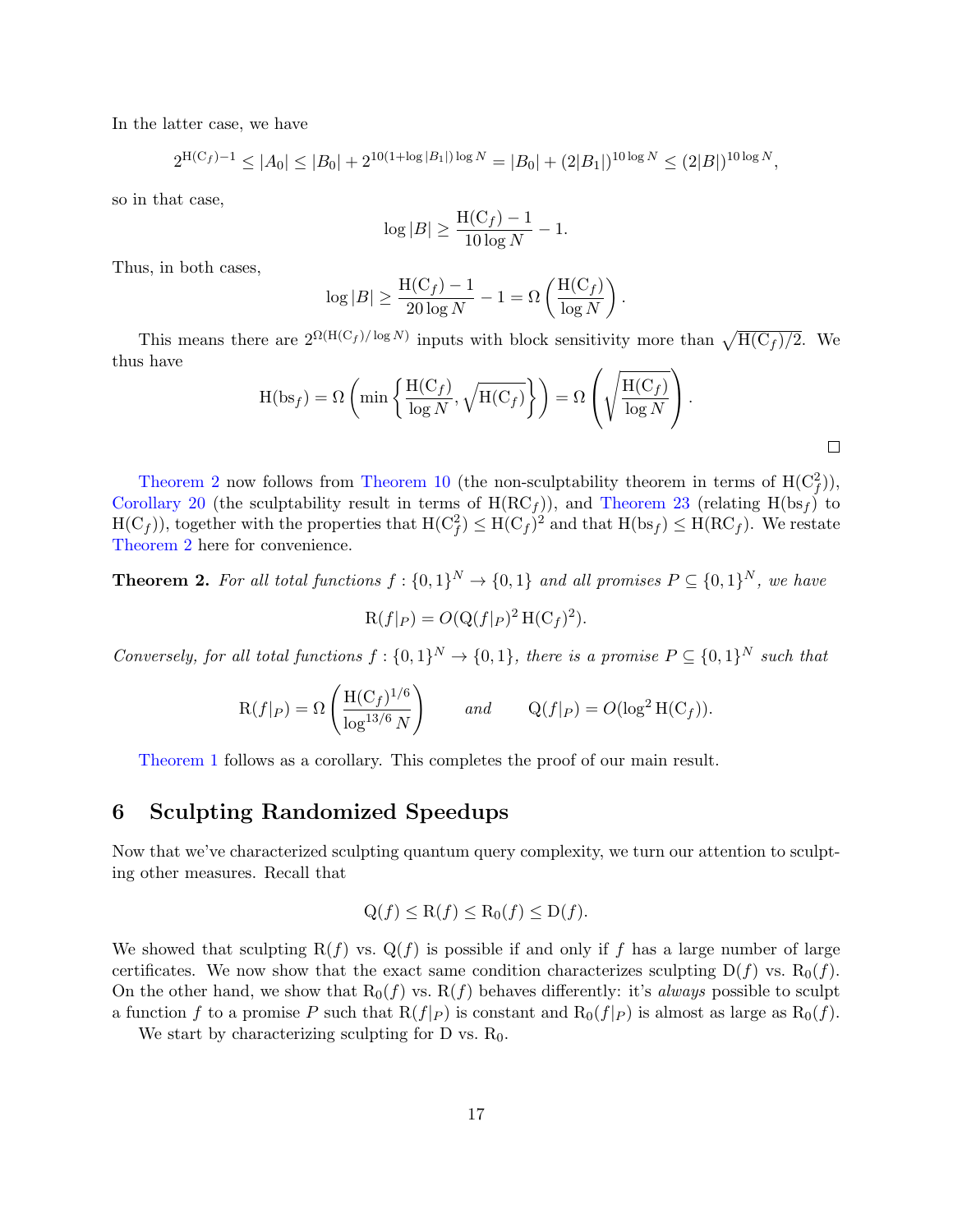#### 6.1 Sculpting D vs.  $R_0$

The proof of this characterization will follow that of [Theorem 2.](#page-2-0) For the non-sculptability direction, we need an analogue of [Theorem 10,](#page-6-2) relating deterministic and zero-error randomized query complexities in terms of  $Bal(f)$ . We prove the following theorem.

<span id="page-18-1"></span>**Theorem 24.** Let  $f: \{0,1\}^N \to \{0,1\}$  be a partial function. Then

$$
D(f) \le 2R_0(f) \operatorname{Bal}(f).
$$

**Proof.** Consider the zero-error randomized algorithm that takes  $R_0(f)$  expected queries to evaluate f. By Markov's inequality, if we let this algorithm make  $2 R_0(f)$  queries on input x, it will succeed in computing  $f(x)$  (and provide a certificate for x) with probability at least 1/2. This gives us a probability distribution  $\mu$  over deterministic algorithms, each of which makes  $2R_0(f)$  queries, such that for each input x the probability that an algorithm sampled from  $\mu$  finds a certificate when run on x is at least  $1/2$ .

For a deterministic algorithm D and an input x, let  $c(D, x) = 1$  if D finds a certificate for x, and  $c(D, x) = 0$  otherwise. Let  $Z \subseteq \{0, 1\}^N$ . Then

$$
\mathop{\mathbb{E}}_{D \sim \mu} \left[ \sum_{x \in Z} c(D, x) \right] = \sum_{x \in Z} \mathop{\mathbb{E}}_{D \sim \mu} [c(D, x)] \ge \sum_{x \in Z} (1/2) = \frac{|Z|}{2}.
$$

It follows that there is a deterministic algorithm  $D_Z$  that makes  $2 R_0(f)$  queries and finds a certificate when run on half the inputs in Z.

Suppose without loss of generality that  $|f^{-1}(0)| \leq |f^{-1}(1)|$ . Now, on input x, set  $Z = f^{-1}(0)$ , and run  $D<sub>Z</sub>$  on x. If it fails to find a certificate, then we have eliminated half of Z as possibilities for the input. Repeating this  $|\log |f^{-1}(0)| + 1 \leq \text{Bal}(f)$  times suffices to eliminate all of  $f^{-1}(0)$ as possibilities for x, and hence to determine the value of  $f(x)$ . The total number of queries used is at most  $2 R_0(f) \text{Bal}(f)$ .  $\Box$ 

Note that [Theorem 24](#page-18-1) and [Theorem 10](#page-6-2) together complete the proof of [Theorem 4.](#page-3-1)

Next, we turn [Theorem 24](#page-18-1) into a non-sculptability theorem in terms of  $H(C_f)$ . The argument in [Theorem 12](#page-8-1) follows verbatim, and we get the following sculpting lower bound.

<span id="page-18-2"></span>**Corollary 25.** Let  $f: \{0,1\}^N \to \{0,1\}$  be a total function. For any promise  $P \subseteq \{0,1\}^N$ , we have

$$
D(f|_P) = O(R_0(f|_P) H(C_f)^2).
$$

We now prove the other direction: we show that sculpting is possible when  $H(RC<sub>f</sub>)$  is large. Using the arguments from [Section 4,](#page-9-0) it suffices to solve the extended queries problem for D vs.  $R_0$ . We do this using the reduction to communication complexity in [Theorem 18.](#page-11-0)

<span id="page-18-0"></span>**Theorem 26.** For all  $N \in \mathbb{N}$ , there is a set of partial functions S from  $\{0,1\}^N$  to  $\{0,1\}$  such that for all  $G \geq N$ ,

$$
R_0(S) = O(1), \qquad D^G(S) = \Omega\left(\frac{N}{\log G}\right).
$$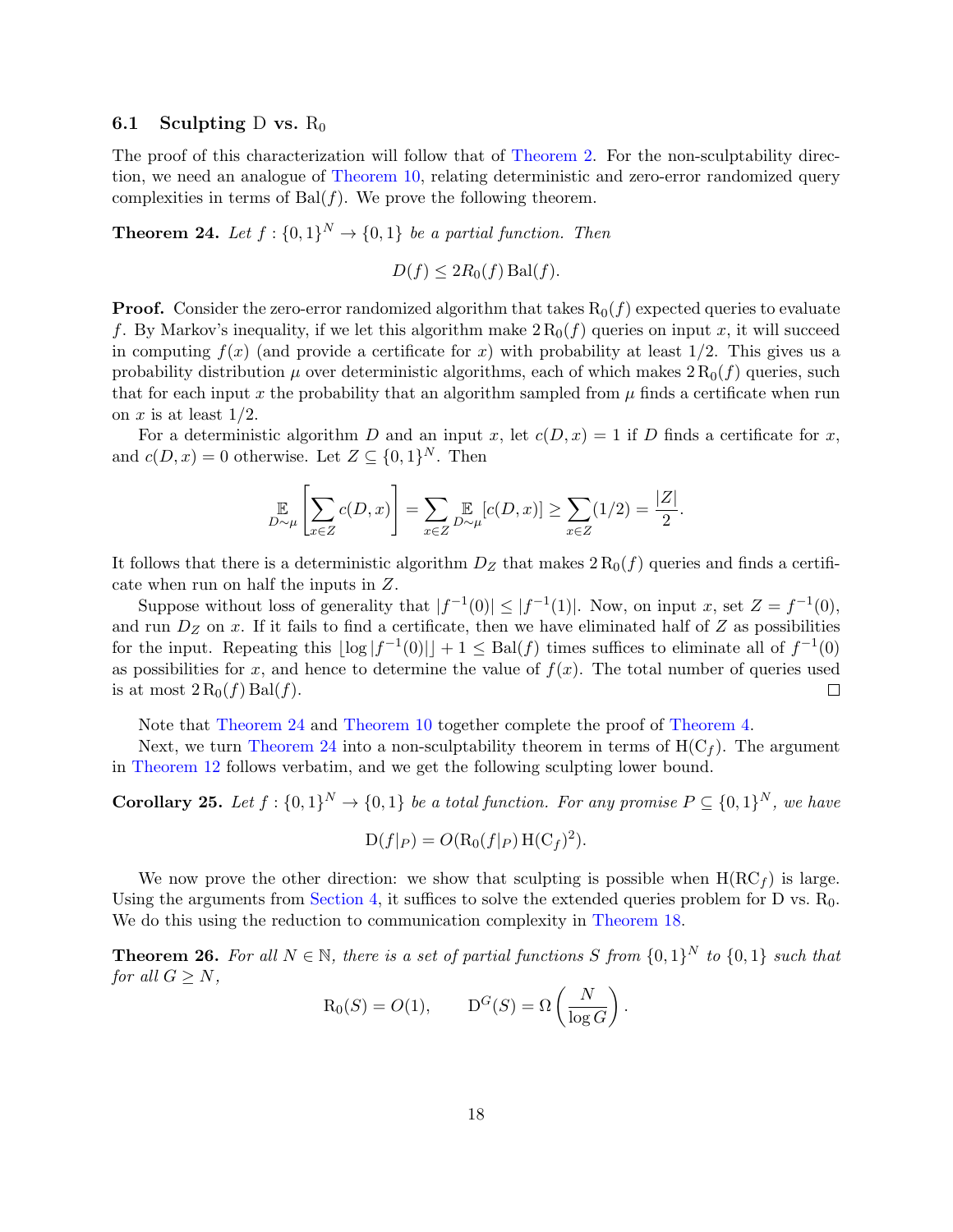**Proof.** We start with EQUALITY, in which Alice and Bob are each given an *n*-bit string and wish to know if their strings are equal. This problem has deterministic query complexity  $\Omega(n)$ , but small randomized query complexity. To make the zero-error randomized query complexity small as well, we give Alice and Bob two strings each, with the promise that either their first strings are equal and the second strings are not, or vice versa. The goal will be to determine which is the case. It is not hard to see that the deterministic communication complexity of this problem is still  $\Omega(n)$ .

We need to get the zero-error randomized query complexity of the marginal functions to be small. To do this, we introduce another modification: we encode each of Bob's strings using a fixed random code of length 3n. This code will have the property that the distance between any pair of codewords is  $\Omega(n)$ . To compute a marginal function  $f_{a_1,a_2}$  indexed by Alice's strings, we can simply randomly sample from each of Bob's strings; after  $O(1)$  samples, we will discover which of his strings do not match the codeword corresponding to  $a_1$  and  $a_2$ .

This construction gives us a function  $f: \{0,1\}^{2n} \times \{0,1\}^{6n} \to \{0,1\}$  such that  $D^{CC}(f) = \Omega(n)$ and  $R_0(Mar(f)) = O(1)$ . Setting  $N = 6n$  and using [Theorem 18](#page-11-0) finishes the proof.  $\Box$ 

Putting this together, we get the following sculpting theorem which, together with [Corollary 25,](#page-18-2) is analogous to [Theorem 2.](#page-2-0)

**Theorem 27.** For all total functions  $f: \{0,1\}^N \to \{0,1\}$ , there is a promise  $P \subseteq \{0,1\}^N$  such that

$$
D(f|_P) = \Omega\left(\frac{\sqrt{H(C_f)}}{\log^{5/2} N}\right) \qquad \text{and} \qquad R_0(f|_P) = O(1).
$$

Proof. This follows from [Theorem 26](#page-18-0) together with [Theorem 16](#page-10-0) and [Theorem 23.](#page-16-0)

 $\Box$ 

We also get the following corollary, analogous to [Theorem 1.](#page-2-2)

**Corollary 28.** Let  $f: \{0,1\}^N \to \{0,1\}$  be a total function. Then there is a promise  $P \subseteq \{0,1\}^N$ such that  $D(f|_P) = N^{\Omega(1)}$  and  $R_0(f|_P) = N^{o(1)}$ , if and only if  $H(C_f) = N^{\Omega(1)}$ . Futhermore, in this case we also have  $R_0(f|_P) = O(1)$ .

#### 6.2 Sculpting  $R_0$  vs. R

While it is possible to use the above argument to get a sculptability result for  $R_0$  vs. R, we can get a stronger result by a direct argument. In fact, unlike R vs. Q or D vs.  $R_0$ , sculpting  $R_0$  vs. R is always possible (there is no dependence on any H-index).

**Theorem 29.** Let  $f : \{0,1\}^N \to \{0,1\}$  be a non-constant total function. Then there is a promise  $P \subseteq \{0,1\}^N$  such that

$$
R(f|_{P}) = 1, \qquad R_0(f|_{P}) \ge \frac{R_0(f)^{1/3}}{6}.
$$

**Proof.** We actually prove a stronger result, finding a promise P such that  $R(f|_P) = 1$  and  $R_0(f|_P) \geq \frac{b}{f}$  (f) is to the sum set the known relationship  $R_0(f) \leq \frac{b}{f}$  for total functions to get the desired result. Note that finding P with  $R(f|_P) = 1$  and  $R_0(f|_P) \ge \frac{bs(f)}{6}$  is trivial when bs( $f$ ) < 6; thus we assume bs( $f$ ) > 6.

Let  $x \in \{0,1\}^N$  be such that  $bs_f(x) = bs(f)$ . Assume without loss of generality that  $f(x) = 0$ . Let  $S_1$  be the set of all 1-inputs with Hamming distance at least  $(2/3)N$  from x. For any partial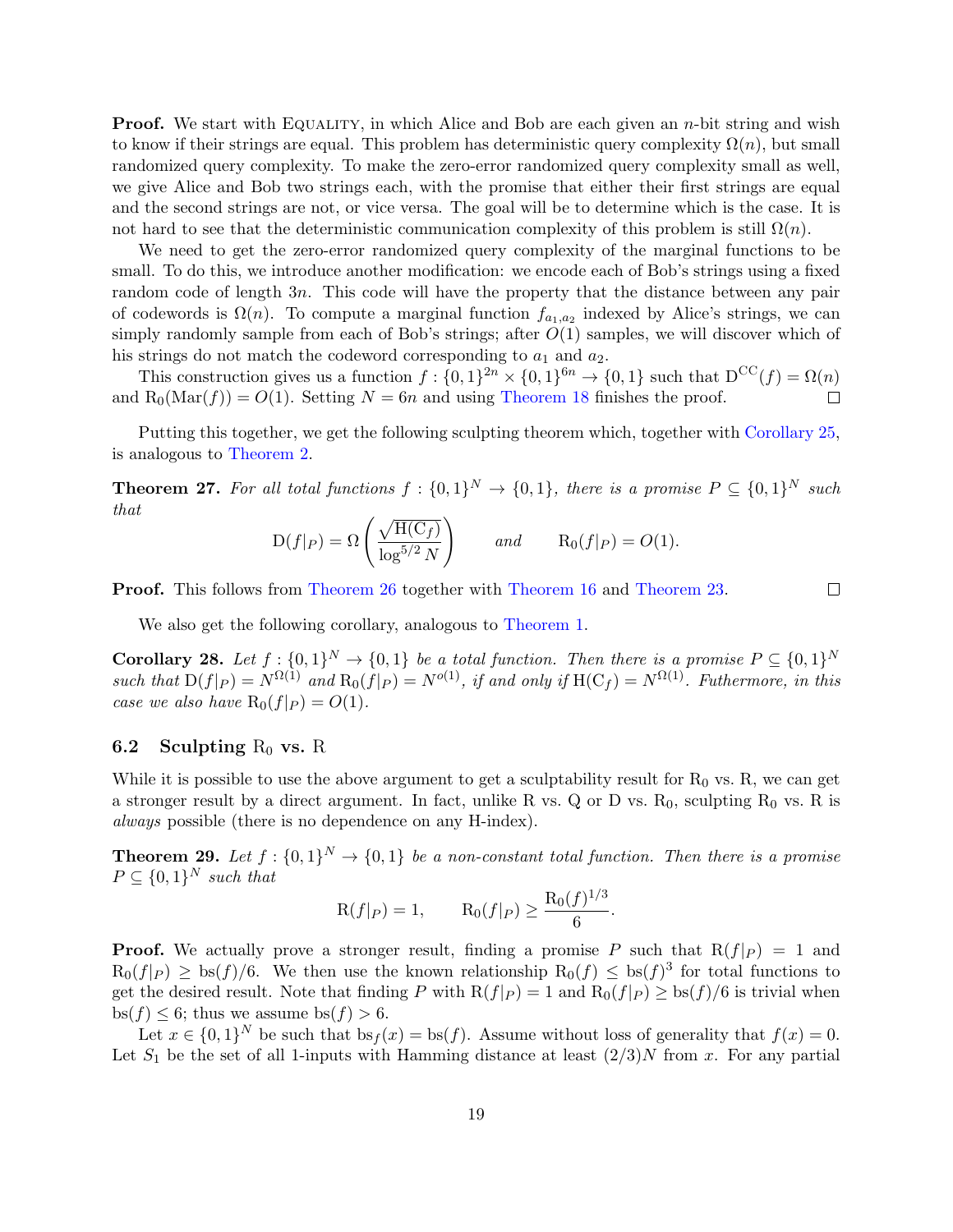assignment p consistent with x, let  $S_1^p \subseteq S_1$  be the set of all inputs y in  $S_1$  that are consistent with  $p$ .

There are two cases. If  $S_1^p$  $_1^p$  is non-empty for all partial assignments p consistent with x of size less than  $bs_f(x)/6$ , then we can pick the promise to be  $P = \{x\} \cup S_1$ . It then follows that certifying that  $f|_P$  is 0 on input x takes at least  $bs_f(x)/6$  queries, whence  $R_0(f|_P) \geq bs_f(x)/6$ . On the other hand, a randomized algorithm can make 1 query to check if the input differs from  $x$ . Thus  $R(f|_P) = 1.$ 

The other case is that there is some partial assignment p of size less than  $bs_f(x)/6$  such that  $S_1^p$  $_1^p$  is empty. We restrict our attention to inputs consistent with p. Since x has  $bs_f(x)$  disjoint sensitive blocks, it has at least  $(5/6)$  bs<sub>f</sub> $(x)$  disjoint sensitive blocks that do not overlap with p. We exclude blocks of size larger than  $N/3$ . Since there are at most 2 such blocks, this leaves at least  $(5/6)$  bs<sub>f</sub> $(x)$  − 2. Let B be the set of inputs we get by flipping one of these blocks of x. Then B contains only 1-inputs to f that are consistent with  $p$ , all of which have Hamming distance at most  $N/3$  from x. Since  $bs_f(x) = bs(f) > 6$ , we have  $B \neq \emptyset$ .

Let S be the set of inputs consistent with p that have Hamming distance at least  $(2/3)N$  from x. Since  $S_1^p$  $_1^p$  is empty, S contains only 0-inputs to f. Let  $P = B \cup S$ . Now, consider certifying that an input y to  $f|_P$  is a 1-input. Since all inputs of Hamming distance at least  $(2/3)N$  from x that are consistent with p are 0-inputs, this requires showing at least  $N/3 - |p|$  bits of y. Since  $|p| < \frac{bs_f(x)}{6} \leq N/6$ , this is at least  $N/6$ . Thus  $R_0(f|_P) \geq N/6 \geq \frac{bs(f)}{6}$ .

On the other hand, a bounded-error randomized algorithm can simply query a bit of the input at random, and check for agreement with  $x$ . If the bit agrees, the algorithm can output 1, and if the bit disagrees, the algorithm can output 0. This works because 0-inputs have distance at least  $(2/3)N$  from x, while all 1-inputs have distance at most  $N/3$  from x (since the sensitive blocks used to construct B were of size at most  $N/3$ . Thus  $R(f|_P) = 1$ .  $\Box$ 

## 7 Other Query Complexity Results

We can use some of the tools introduced in the previous sections to prove some new relations in query complexity. In [Section 7.1,](#page-20-0) we prove a quadratic relationship between  $D(f)$  and  $Q(f)$ for partial functions  $f$  that have small domain. In [Section 7.2,](#page-21-0) we prove a quadratic relationship between  $D(f)$  and  $Q(f)$  for total functions f for which  $H(C_f)$  is small.

#### <span id="page-20-0"></span>7.1 Query Complexity on Small Promises

We prove [Theorem 3,](#page-2-1) which we restate for convenience.

**Theorem 3.** Let  $f: \{0,1\}^N \to \{0,1\}$  be a partial function, and let  $Dom(f)$  denote the domain of f. Then

$$
Q(f) = \Omega\left(\frac{\sqrt{D(f)}}{\log|\operatorname{Dom}(f)|}\right).
$$

Proof. We follow the proof of [Theorem 10.](#page-6-2) The randomized algorithm used in that proof relies only on the existence of a randomized algorithm distinguishing a string  $a \in \{0,1\}^N$  from either  $f^{-1}(0)$  or  $f^{-1}(1)$ , which is in turn guaranteed by [Lemma 9.](#page-6-1) To make that algorithm deterministic, we only need to turn this distinguishing algorithm into a deterministic one. By [Lemma 21,](#page-14-1) we have  $C_f(x) = O(RC_f(x) \log |Dom(f)|)$ . On the task of distinguishing a single input from a set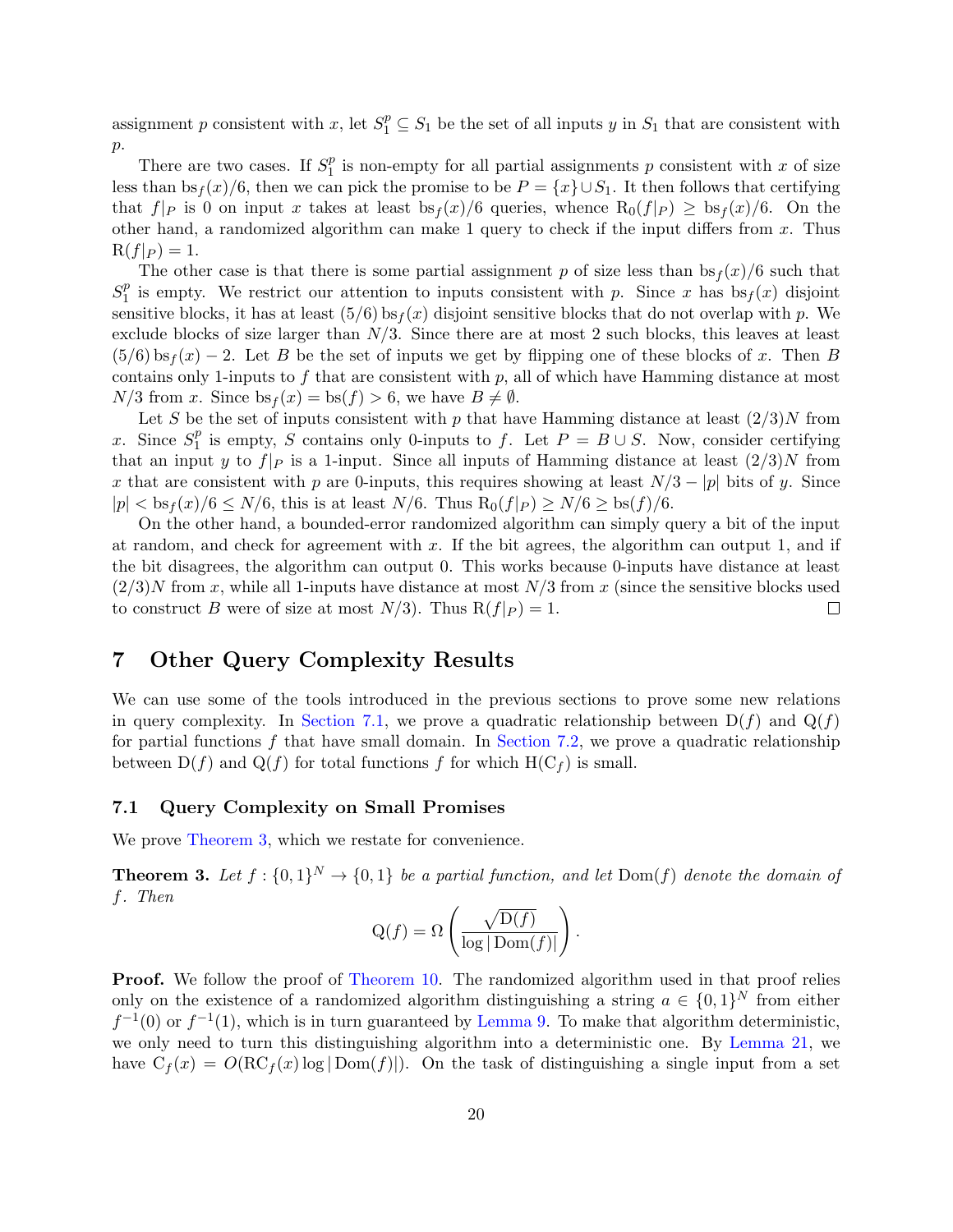<span id="page-21-1"></span>of inputs, certificate complexity equals deterministic query complexity. Using this observation, we can modify the proof of [Theorem 10](#page-6-2) to get the result

$$
D(f) = O(Q(f)^{2} \operatorname{Bal}(f) \log |\operatorname{Dom}(f)|) = O(Q(f)^{2} \log^{2} |\operatorname{Dom}(f)|),
$$

from which the desired result follows.

#### <span id="page-21-0"></span>7.2 Relationship for Total Functions

We can use H-indices to improve some of the relationships between complexity measures on total functions, proving [Theorem 5.](#page-3-0) Recall that for total functions, we have  $D(f) \leq C(f)$  bs(f) and  $bs(f) = O(Q(f)^2)$ , from which we have  $D(f) = O(Q(f)^2 C(f))$ . We strengthen this result to  $D(f) = O(Q(f)^2 H(\sqrt{C_f})^2)$  for total Boolean functions. Since  $H(\sqrt{C_f}) \leq \sqrt{C(f)}$ , this result is always stronger. In addition, since  $C(OR) = n$  and  $H(C_{OR}) = 1$ , this improvement is sometimes very strong.

We restate [Theorem 5](#page-3-0) for convenience.

**Theorem 5.** Let  $f : \{0,1\}^N \to \{0,1\}$  be a total function. Then

$$
D(f) = O(Q(f)^{2} H(\sqrt{C_f})^{2}).
$$

**Proof.** The proof follows the proof that  $D(f) \leq C(f)$  bs(f) [\[BBC](#page-27-11)<sup>+</sup>01]. We start by reviewing this proof. The deterministic algorithm repeatedly picks possible 0-certificates that are consistent with the input observed so far, and queries the entries of these certificates. If the queried entries match the 0-certificate, the algorithm is done (the value of  $f(x)$  is known to be 0). If ever there are no additional 0-certificates consistent with the observed part of the input, the value of the function is known to be 1.

The key insight is that if this process repeats  $k$  times, then the block sensitivity of the function is at least k. Indeed, let p be the partial assignment revealed after k iterations. Pick a 1-input y for f that is consistent with p. Let  $B_i$  be the set of entries queried in the *i*-th iteration of the algorithm. Then for each i, there is a way to change only the variables in  $B_i$  to form a 0-certificate for f. It follows that each  $B_i$  contains a sensitive block for y. Since the  $B_i$  sets are disjoint, we get  $bs_f(y) \geq k$ , so  $bs(f) \geq k$ .

We modify the algorithm as follows. In each step, we only allow the algorithm to pick 0certificates that are of size at most  $H(\sqrt{C_f})^2$ . Thus the algorithm uses at most bs $(f) H(\sqrt{C_f})^2$ queries before it gets stuck. When it gets stuck, either the value of  $f$  on the input is determined, or else there are no more 0-certificates that are small enough.

Next, we repeat the same process with 1-certificates instead of 0-certificates. If the value of  $f$  is not yet determined, it means that the input is not consistent with any small enough certificates, so the certificate complexity of the input x is greater than  $H(\sqrt{C_f})^2$ . This gives  $\sqrt{C_f(x)} > H(\sqrt{C_f})$ .

By definition of the H-index, there are now at most  $2^{H(\sqrt{C_f})}$  possibilities for the input. We've therefore restricted f to a small domain  $P$ . We now use [Theorem 3](#page-2-1) to evaluate f using

$$
O(Q(f)^{2}\log^{2}|\operatorname{Dom}(f|_{P})|) = O(Q(f)^{2}\operatorname{H}(\sqrt{C_{f}})^{2})
$$

deterministic queries. This is added to the  $bs(f) H(\sqrt{C_f})^2$  queries from before. Using  $bs(f)$  =  $O(Q(f)^2)$ , we get

$$
D(f) = O(Q(f)^{2} H(\sqrt{C_f})^{2}).
$$

 $\Box$ 

 $\Box$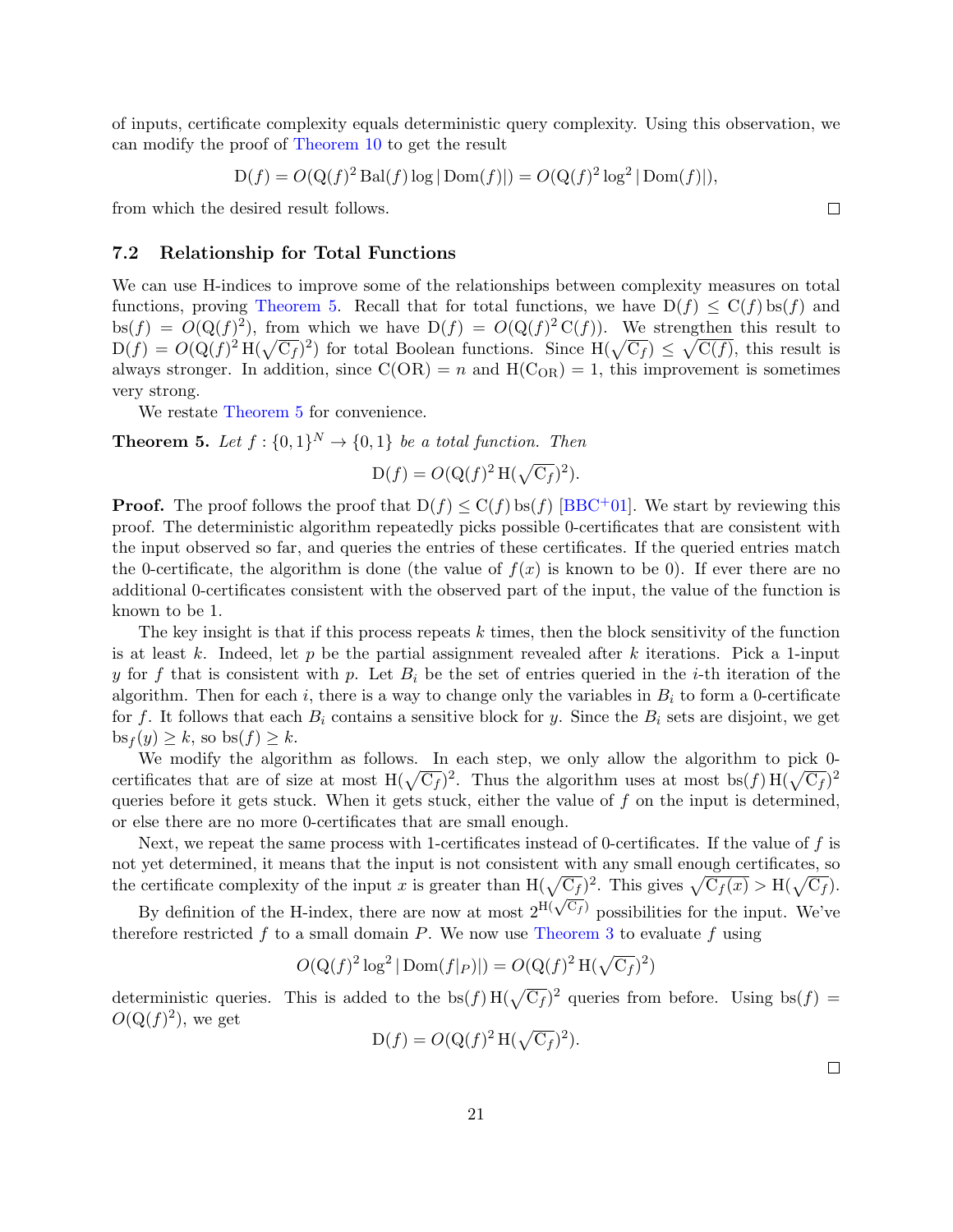## <span id="page-22-1"></span><span id="page-22-0"></span>8 Sculpting in the Computational Complexity Model

In this section, we examine sculpting in the computational complexity model. We start with some notation. Given a language  $L \subseteq \{0,1\}^*$ , we let  $L(x) \in \{0,1\}$  be its characteristic function. Also, given a language L together with a promise  $P \subseteq \{0,1\}^*$ , we let  $L|_P$  be the promise problem of distinguishing the set  $P \cap L$  from the set  $P \setminus L$ .

Now, we call the language L sculptable if there exists a promise  $P$ , such that the promise problem  $L|_P$  is in PromiseBQP but not in PromiseBPP. We will use the following definition.

**Definition 30** ([\[BH77\]](#page-27-12)). A language L is called paddable, if there exists a polynomial-time function  $f(x, y)$  such that

- (1) f is polynomial-time invertible, and
- (2) for all x, y, we have  $x \in L \iff f(x, y) \in L$ .

In other words,  $L$  is paddable if it is possible to "pad out" any input  $x$  with irrelevant information  $y$ , in an invertible way, without affecting membership in  $L$ .

The paddable languages were introduced by Berman and Hartmanis [\[BH77\]](#page-27-12), as part of their exploration of whether all NP-complete languages are polynomial-time isomorphic: they showed that the answer was 'yes' for all paddable NP-complete languages. Under strong cryptographic assumptions, we now know that there exist NP-complete languages that are neither paddable nor isomorphic to each other [\[KMR95\]](#page-27-13). Nevertheless, it remains the case that almost all the languages that "naturally arise in complexity theory" are paddable.

Next, let us say that PromiseBQP is hard on average for  $P$ /poly if there exists a promise problem  $H|S \in \mathsf{PromiseBQP}$ , as well as a family of distributions  $\{\mathcal{D}_n\}_n$  with support on the promise set S, such that

- (1)  $\mathcal{D}_n$  is samplable in classical poly $(n)$  time, and
- (2) there is no family of classical circuits  ${C_n}_n$ , of size poly $(n)$ , such that for all n,

$$
\Pr_{y \sim \mathcal{D}_n} [C_n(y) = H(y)] \ge \frac{3}{4}.
$$

So for example, because of Shor's algorithm [\[Sho97\]](#page-28-0), combined with the worst-case/averagecase equivalence of the discrete log problem, we can say that if discrete log is not in P/poly, then PromiseBQP *is hard on average for* P/poly.

We now prove [Theorem 6,](#page-3-2) which we restate here for convenience.

Theorem 6. Assume PromiseBQP is hard on average for P/poly. Then every paddable language outside of BPP is sculptable.

**Proof.** Let L be a paddable language, and let f be the padding function for L. Also, let  $H|_S$  be any problem in PromiseBQP that is hard on average for P/poly, and let  ${\{\mathcal{D}_n\}}_n$  be the associated family of hard distributions. Then we need to construct a promise,  $P \subseteq \{0,1\}^*$ , such that the promise problem  $L|_P$  is in PromiseBQP but not in PromiseBPP.

Our promise P will simply consist of all inputs of the form  $f(x, y, a)$  such that  $y \in S$  and

$$
L(x) \equiv H(y) + a \pmod{2}.
$$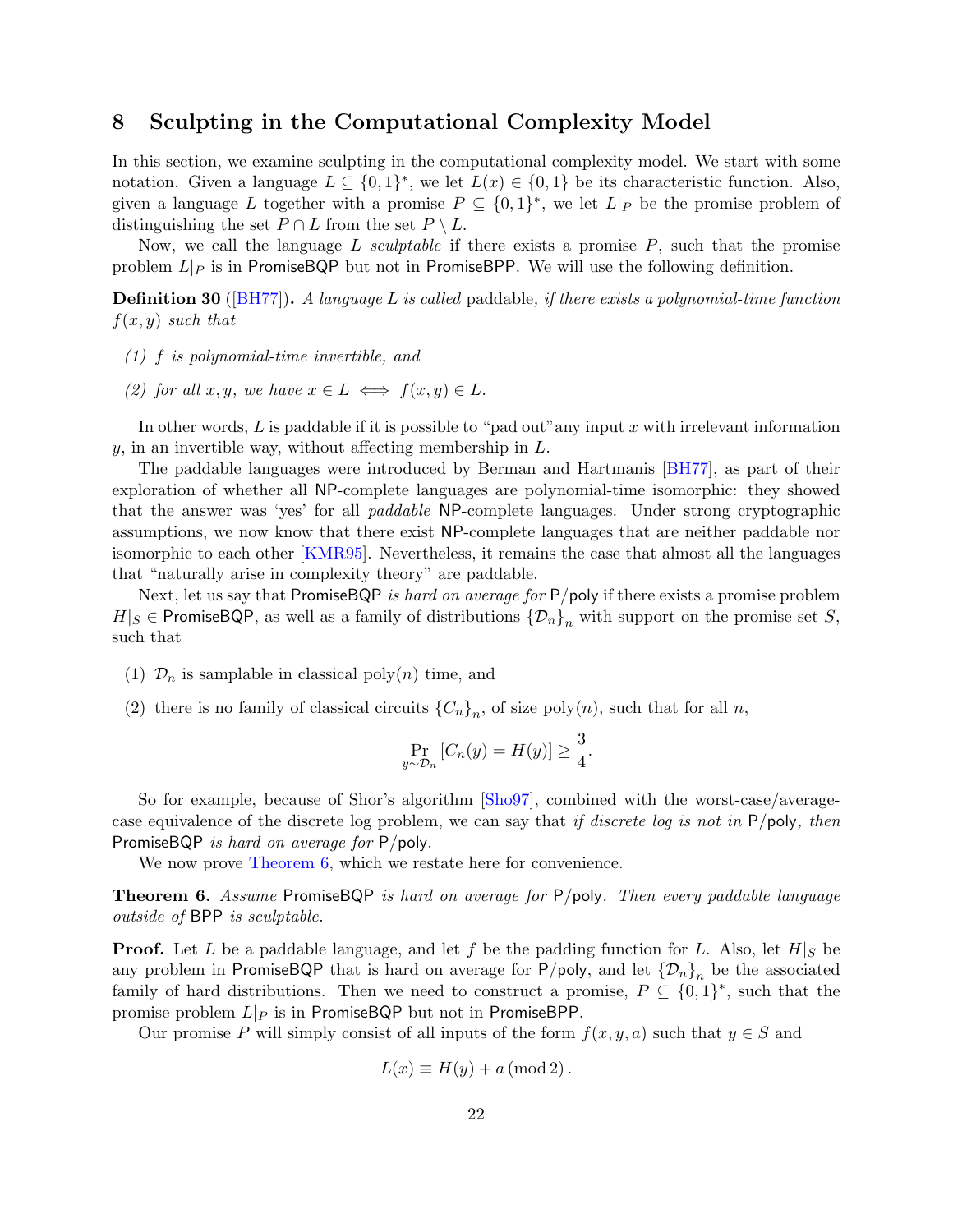Here  $a \in \{0,1\}$  is a single bit, which we think of as concatenated onto the end of y.

Clearly,  $L|_P$  is in PromiseBQP: just invert f to extract the "comment" $(y, a)$ , then compute  $H(y) + a \, (mod 2).$ 

We need to show that  $L|_P$  is not in PromiseBPP. Suppose by contradiction that it was, and let A be the algorithm such that  $\mathcal{A}(x) = L(x)$  for all  $x \in P$ . Then we'll show how to either

- (1) decide L in BPP (with no promise), or
- (2) decide H in P/poly, with high probability over  $\mathcal{D}_n$ .

Given an arbitrary input  $x \in \{0,1\}^n$ , imagine we do the following: first sample  $y \sim \mathcal{D}_n$ , then run A on the inputs  $f(x, y, 0)$  and  $f(x, y, 1)$ . There are two cases: first suppose

$$
\mathcal{A}(f(x,y,0)) = \mathcal{A}(f(x,y,1))
$$

Now, one of the two inputs  $f(x, y, 0)$  and  $f(x, y, 1)$  must belong to P. If  $f(x, y, 0) \in P$ , then  $\mathcal{A}(f(x,y,0)) = L(x)$ , while if  $f(x,y,1) \in P$ , then  $\mathcal{A}(f(x,y,1)) = L(x)$ . Either way, then, we have learned whether  $x \in L$ , and we know we have learned this.

Second, suppose

$$
\mathcal{A}(f(x,y,0)) \neq \mathcal{A}(f(x,y,1)).
$$

Then assuming  $y \in S$ :

$$
x \in L, y \in H \Longrightarrow \mathcal{A}(f(x, y, 0)) = 1 \Longrightarrow \mathcal{A}(f(x, y, 1)) = 0,
$$
  
\n
$$
x \in L, y \notin H \Longrightarrow \mathcal{A}(f(x, y, 1)) = 1 \Longrightarrow \mathcal{A}(f(x, y, 0)) = 0,
$$
  
\n
$$
x \notin L, y \in H \Longrightarrow \mathcal{A}(f(x, y, 1)) = 0 \Longrightarrow \mathcal{A}(f(x, y, 0)) = 1,
$$
  
\n
$$
x \notin L, y \notin H \Longrightarrow \mathcal{A}(f(x, y, 0)) = 0 \Longrightarrow \mathcal{A}(f(x, y, 1)) = 1.
$$

Thus, regardless of whether  $x \in L$ , we have learned whether  $y \in H$ , and again we know we have learned this.

Now suppose there were an input  $x \in \{0,1\}^n$ , such that running A as above told us whether  $y \in H$  with probability more than (say) 1/2 over the choice of  $y \sim \mathcal{D}_n$ . Then let  $C_n$  be a polynomial-size circuit that hardwires x, and that given an input  $y \in S$ :

- Simulates both  $\mathcal{A}(f(x, y, 0))$  and  $\mathcal{A}(f(x, y, 1))$ .
- Outputs  $H(y)$  whenever it successfully learns the value of  $H(y)$ .
- Guesses a hardwired value for  $H(y)$  (whichever of  $\{0,1\}$  is more probable) whenever it does not.

Then

$$
\Pr_{y \sim \mathcal{D}_n} [C_n(y) = H(y)] \ge \frac{3}{4},
$$

violating the assumption that no such circuit exists.

So we conclude that for every  $x \in \{0,1\}^n$ , we must instead learn whether  $x \in L$  with probability at least 1/2 over the choice of  $y \sim \mathcal{D}_n$ . This, in turn, means that by simply generating y's randomly until we succeed, we can decide L in PromiseBPP.  $\Box$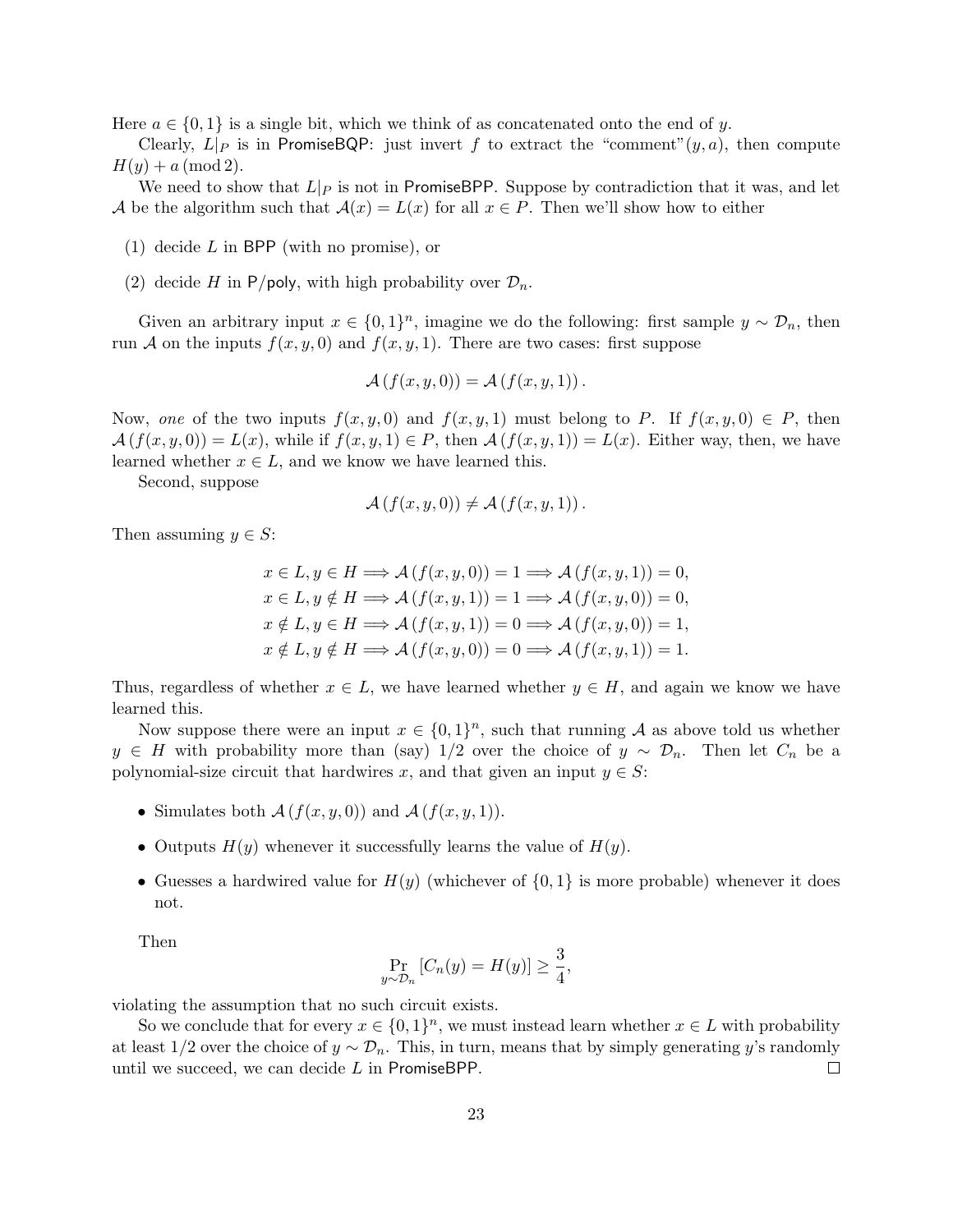<span id="page-24-1"></span>Next, given a language  $H \subseteq \{0,1\}^*$ , we say H is BPP-bi-immune if neither H nor its complement H has any infinite subset in BPP. The notion of immunity was introduced by [\[FS74\]](#page-27-14). Here is a useful alternative characterization:

**Lemma 31.** A language H is BPP-bi-immune if and only if there is no infinite set  $S \in BPP$ , such that the promise problem  $H|_S$  is solvable in PromiseBPP.

**Proof.** First, suppose H is not BPP-bi-immune, so that either H or  $\overline{H}$  has an infinite subset  $S \in BPP$ . Then clearly, S itself is an infinite set in BPP such that the promise problem  $H|_S$  is trivial (the answer is either always 0 or always 1).

Conversely, suppose there exists an infinite set  $S \in BPP$  such that  $H|_S$  is solvable in polynomial time. Then clearly  $S \cap H$  and  $S \cap \overline{H}$  are both in BPP, and at least one of the two must be infinite. So  $H$  is not BPP-bi-immune.  $\Box$ 

We now suggest what, as far as we know, is a new conjecture in quantum complexity theory.

<span id="page-24-0"></span>Conjecture 32. There exists a BPP-bi-immune language in BQP.

[Conjecture 32](#page-24-0) is extremely strong. Note, in particular, that none of the "standard"BQP languages, such as languages based on factoring or discrete log, will be BPP-bi-immune, because they all have infinite special cases that are classically recognizable and easy (for example, the powers of 2, in the case of factoring). Nevertheless, we believe [Conjecture 32](#page-24-0) is plausible. As a concrete candidate for a BPP-bi-immune language in BQP, let  $g: \{0,1\}^* \to \{0,1\}^*$  be some strong pseudorandom generator. Then consider the language

 $L = \{x : g(x)$ , interpreted as a positive integer, has an odd number of distinct prime factors  $\}$ .

We now prove [Theorem 7,](#page-3-3) restated here for convenience.

Theorem 7. Assume [Conjecture 32.](#page-24-0) Then every language outside of BPP is sculptable.

**Proof.** Assume by way of contradiction that  $L \notin BPP$  is non-sculptable. Also, let H be a BPP-biimmune language in BQP. Then consider the set

$$
S := \{x : L(x) = H(x)\}.
$$

By our assumption,  $S$  is a promise on which no superpolynomial quantum speedup is possible for L, and  $\overline{S}$  is another such promise. Hence, there must be a BPP algorithm, call it  $\mathcal{A}_S$ , that solves the promise problem  $H|_S$ , which (by the definition of S) is equivalent to solving  $L|_S$ . And there must be another polynomial-time classical algorithm, call it  $\mathcal{A}_{\overline{S}}$ , that solves  $H|_{\overline{S}}$ , which (again by the definition of S) is equivalent to solving  $L|_{\overline{S}}$ .

Now, given an input x, suppose we run both  $\mathcal{A}_S$  and  $\mathcal{A}_{\overline{S}}$ . Then as in the proof of [Theorem 6,](#page-3-2) there are two possibilities. If  $\mathcal{A}_S(x) = \mathcal{A}_{\overline{S}}(x)$ , then  $x \in S$  implies  $H(x) = \mathcal{A}_S(x)$  while  $x \notin S$ implies  $H(x) = \mathcal{A}_{\overline{S}}(x)$ , so either way we have learned  $H(x)$  (and we know that we have learned it). On the other hand, if  $A_S(x) \neq A_{\overline{S}}(x)$ , then  $x \in S$  implies  $L(x) = A_S(x)$  while  $x \notin S$  implies  $L(x) = 1 - \mathcal{A}_{\overline{S}}(x)$ . So, merely by seeing that  $\mathcal{A}_{S}(x)$  and  $\mathcal{A}_{\overline{S}}(x)$  are different, we have learned  $L(x)$ (and we know that we have learned it).

In summary, there is a BPP algorithm  $\beta$  that, for every input  $x \in \{0,1\}^*$ , correctly outputs either  $H(x)$  or  $L(x)$ , and that moreover tells us which one it output.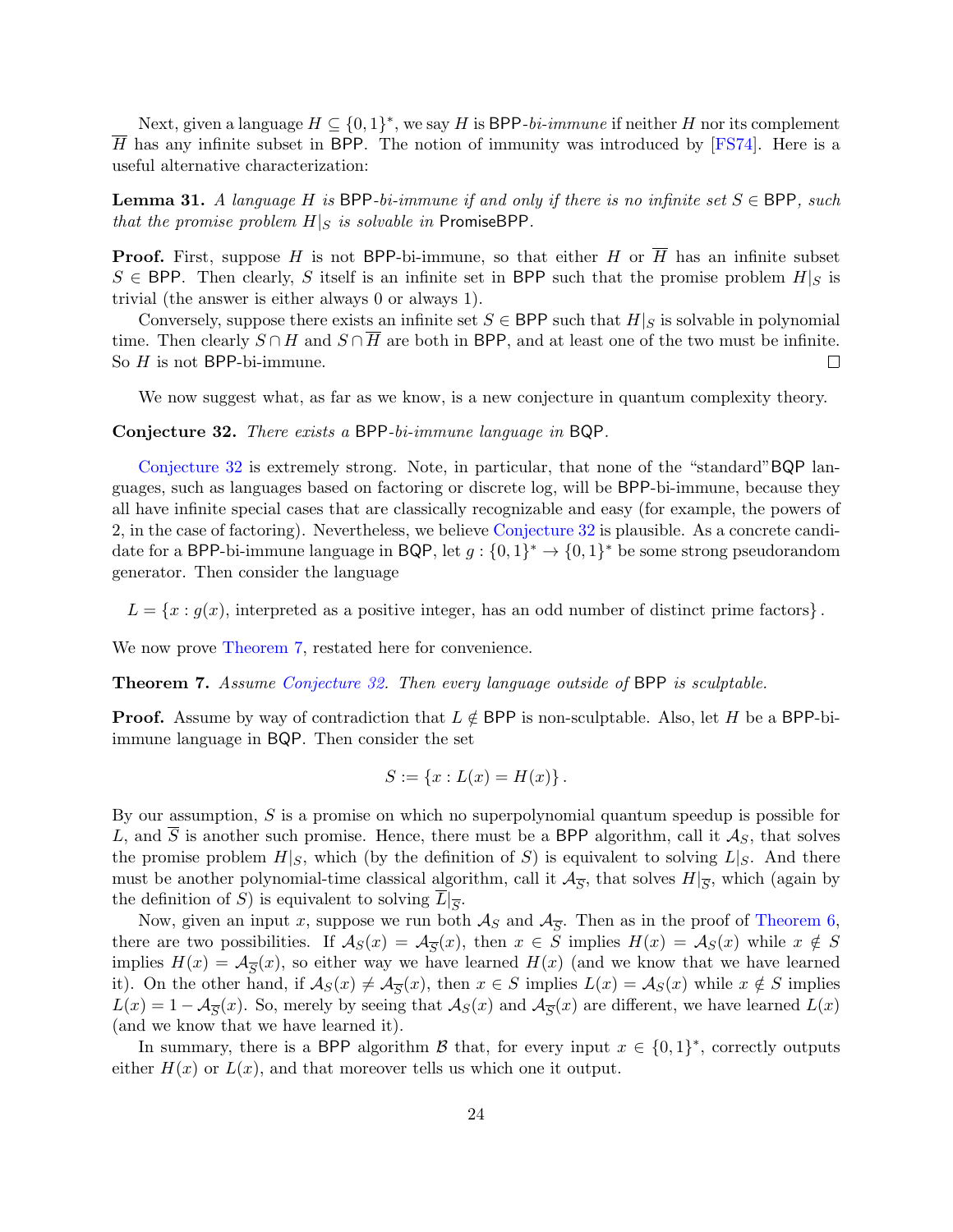<span id="page-25-0"></span>Now let Q be the set of all x such that  $\mathcal{B}(x)$  outputs  $H(x)$ . Then there are two possibilities: if Q is finite, then B decides L on all but finitely many inputs. Hence  $L \in BPP$ , contrary to assumption. If, on the other hand, Q is infinite, then  $H|_Q$  is an infinite promise problem in PromiseBPP. So H was not BPP-bi-immune, again contrary to assumption.  $\Box$ 

In [Theorem 6](#page-3-2) and [Theorem 7,](#page-3-3) there is almost nothing specific to the complexity classes BQP and BPP, apart from some simple closure properties. Thus, one can prove analogous sculpting theorems for many other pairs of complexity classes. In some cases, we do not even need an unproved conjecture. For example, we have:

**Theorem 33.** For every language  $L \notin P$ , there exists a promise S such that  $L|_S$  is solvable in exponential time, but is not solvable in polynomial time.

Proof. The proof of [Theorem 7](#page-3-3) follows through for P and EXP instead of BPP and BQP. In addition, it is known that there is a P-bi-immune language in EXP [\[BH77\]](#page-27-12). The desired result follows.  $\Box$ 

## 9 Concluding Remarks and Open Problems

In this work, we gave a full characterization of the class of Boolean functions  $f$  that can be sculpted into a promise problem with an exponential quantum speedup in query complexity. We similarly characterized sculptability for  $R_0$  vs. R and D vs.  $R_0$ . Along the way, we showed that Q is polynomially related (indeed, quadratically related) to  $D$  and  $R$  for a much wider set of promise problems than was previously known. Finally, we studied sculpting in computational complexity, giving a strong conjecture under which every language outside BPP is sculptable into a superpolynomial quantum speedup, and a weaker conjecture under which every *paddable* language outside BPP is sculptable.

One might object that many of our sculpted promise problems are somewhat artificial. This is particularly clear in the case of paddable languages, where (in essence) one uses the paddability to append to each instance  $x$ , as a "comment," an instance of a hard  $BQP$  problem (such as factoring) that is promised to have the same answer as  $x$ . Even in the query complexity setting, however, one can observe by direct analogy that the property of being sculptable is not closed under the removal of dummy variables. So for example, we saw before that the N-bit OR function is not sculptable. By contrast, observe that the function

$$
f(x_1,\ldots,x_{2N}):= \mathrm{OR}(x_1,\ldots,x_N)
$$

is sculptable. This follows as an immediate consequence of [Theorem 1:](#page-2-2) just by adding dummy variables to the OR function, we have vastly increased the number of inputs  $x$  that have large certificate complexity, from 1 to  $2^N$ . However, an even simpler way to see why f is sculptable, is that we can embed (say) Simon's problem into the variables  $x_{N+1}, \ldots, x_{2N}$ , and then impose the promise that

$$
OR(x_1,...,x_N) = SIMON(x_{N+1},...,x_{2N})
$$

(in addition to the Simon promise itself).

Of course, most Boolean functions do not contain such dummy variables, so the problems of sculpting them, and deciding whether they are sculptable at all, are much more complicated, as we saw in this paper.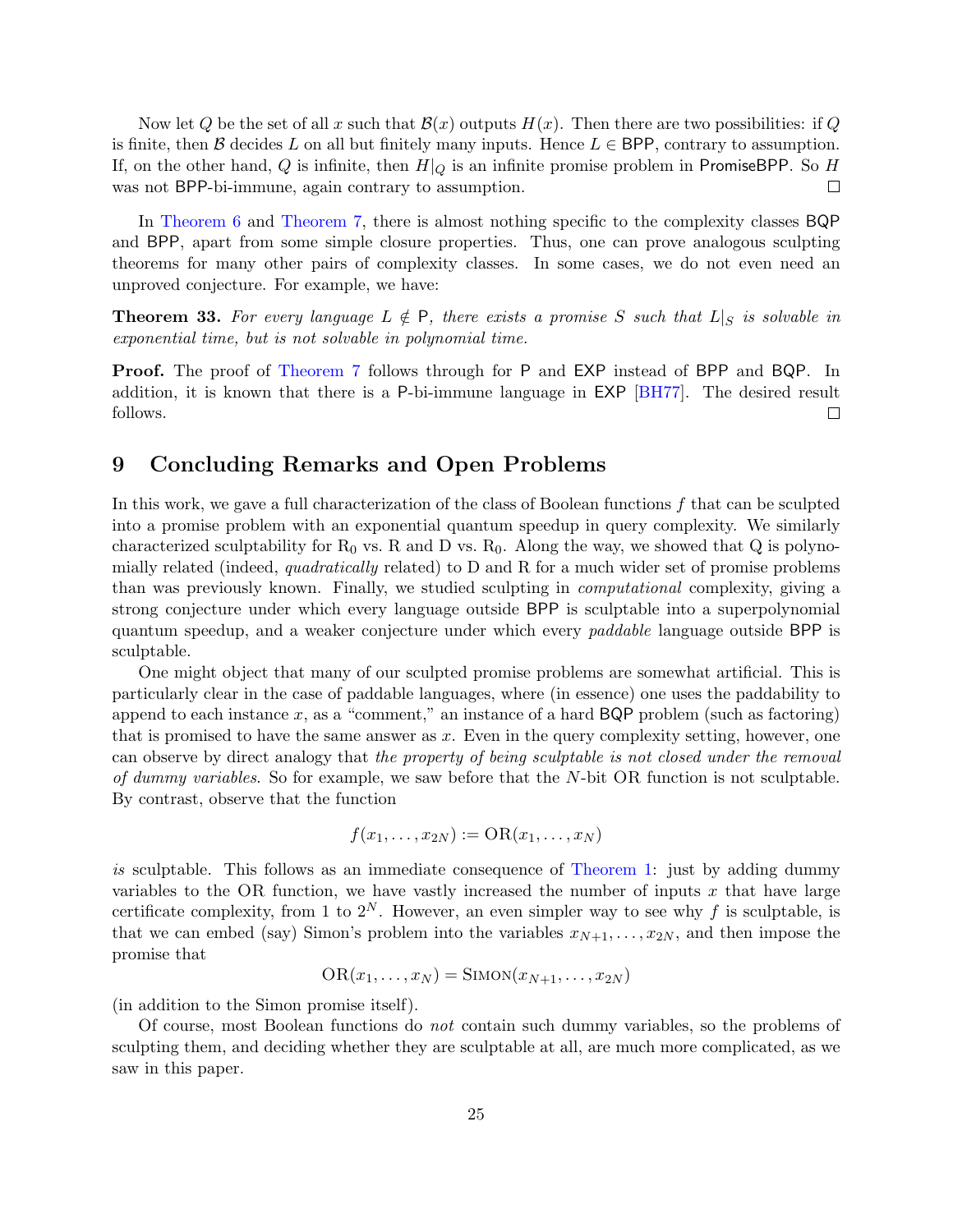<span id="page-26-1"></span>Now, it might feel like "cheating" to sculpt a promise problem with a large quantum/classical gap by using dummy variables to encode a different, unrelated problem. If so, however, that points to an interesting direction for future research: namely, can we somehow formalize what we mean by a "natural" special case of a problem, and can we then understand which problems are "naturally" sculptable?

Here are some more specific open problems.

- Some of our inequalities could be off by polynomial factors; it would be nice to tighten them (or prove separations). For example, it may be possible to improve [Theorem 3](#page-2-1) to  $Q(f) = \Omega(\sqrt{D(f)/\log |{\rm Dom}(f)|}),$  quadratically improving the log  $|{\rm Dom}(f)|$  factor.
- Can our results and specifically, [Theorem 5](#page-3-0) be used to improve the relation  $D(f)$  =  $O(Q(f)^6)$  due to Beals et al. [\[BBC](#page-27-11)+01]?
- Can we give a characterization of the sculptable Boolean functions in communication complexity – analogous to this paper's characterization of sculptability in query complexity?
- Is there any natural pair of complexity classes  $\mathcal{C} \subseteq \mathcal{D}$ , for which C is known or believed to be strictly contained in  $\mathcal{D}$ , and yet it is plausible that no languages in  $\mathcal{D}$  are C-bi-immune, and (related to that) there exist languages  $L \notin \mathcal{C}$  that *cannot* be sculpted into a promise problem in  $\mathcal{D} \setminus \mathcal{C}$ ?
- One can, of course, consider sculpting for many other pairs of computational models, besides R vs. Q or  $R_0$  vs. R or D vs.  $R_0$ . One interesting case is sculpting versus certificate complexity – for example, D vs. C. What is the correct characterization there?

We make some observations on the last problem. It's easy to see that  $D(OR|_P) = C(OR|_P)$ for any promise  $P$ , so sculpting  $D$  vs.  $C$  is not always possible. On the other hand, sculpting  $D$ vs. C is sometimes possible even when  $H(C_f)$  is small. To see this, consider the function f with  $f(x) = 1$  if and only if the Hamming weight of x is 1, and the single '1' bit occurs on the left half of the input string. This function can be sculpted to  $D(f|_P) = N/2$  and  $C(f|_P) = 1$  by setting P to the set of inputs with Hamming weight 1. However,  $H(C_f) = O(\log N)$  for this function, since all inputs with Hamming weight at least 2 have small certificates (just display two '1' bits).

This means something qualitatively different happens with D vs. C than what was found in this paper.

## Acknowledgements

We thank Robin Kothari for many helpful discussions. Supported by an NSF Waterman Award, under grant no. 1249349.

## References

<span id="page-26-0"></span>[Aar06] Scott Aaronson. Quantum certificate complexity. SIAM Journal on Computing, 35(4):804–824, 2006. [pp. [1,](#page-1-0) [4,](#page-4-0) [6,](#page-6-3) [7\]](#page-7-0)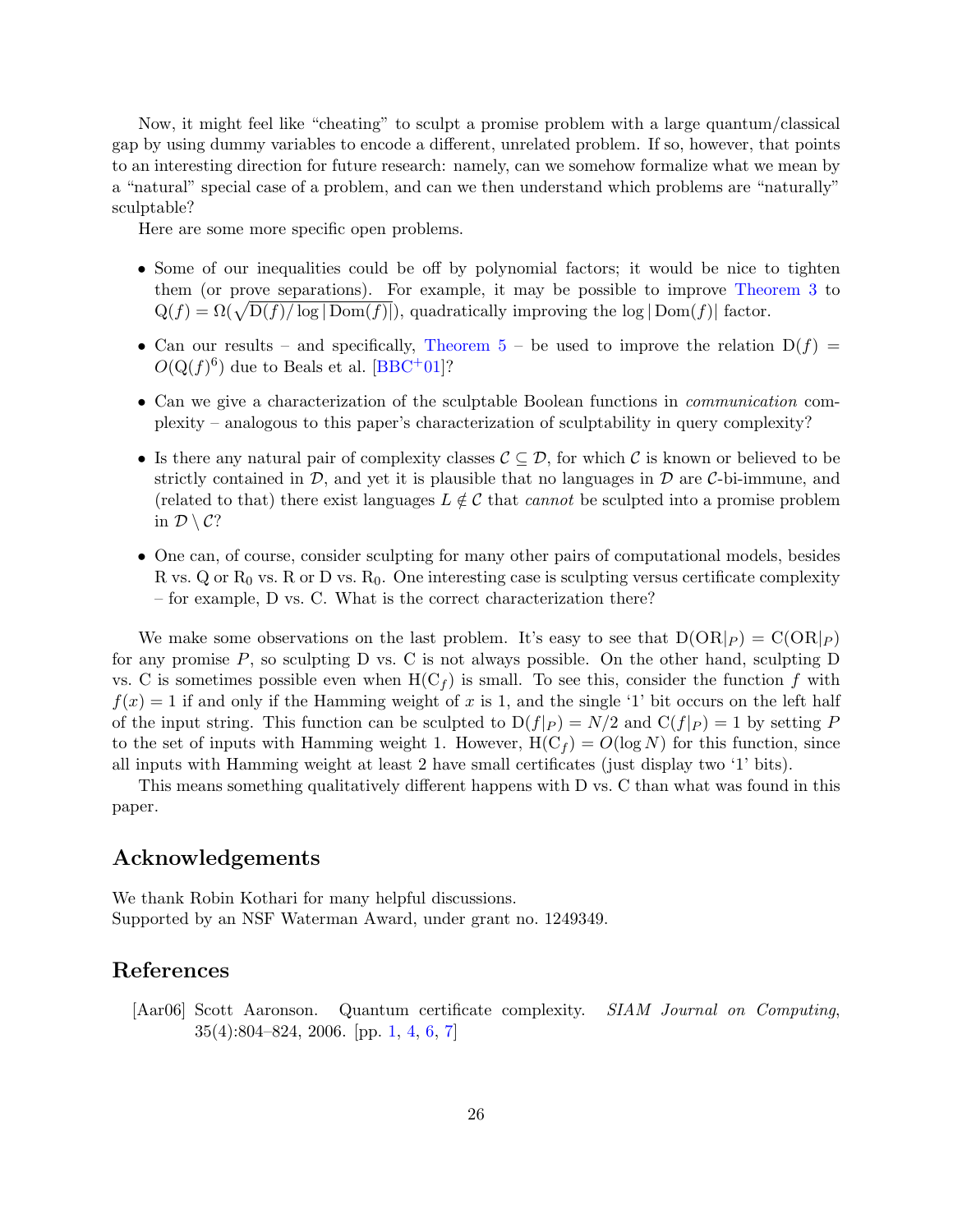- <span id="page-27-3"></span>[ABB+15] Andris Ambainis, Kaspars Balodis, Aleksandrs Belovs, Troy Lee, Miklos Santha, and Juris Smotrovs. Separations in query complexity based on pointer functions. arXiv preprint  $arXiv:1506.04719, 2015.$  $arXiv:1506.04719, 2015.$  [p. [2\]](#page-2-3)
- <span id="page-27-4"></span>[ABK15] Scott Aaronson, Shalev Ben-David, and Robin Kothari. Separations in query complexity using cheat sheets.  $arXiv$  preprint  $arXiv:1511.01937, 2015.$  $arXiv:1511.01937, 2015.$  [p. [2\]](#page-2-3)
- <span id="page-27-11"></span>[BBC+01] Robert Beals, Harry Buhrman, Richard Cleve, Michele Mosca, and Ronald de Wolf. Quantum lower bounds by polynomials. Journal of the ACM, 48(4):778–797, 2001. [pp. [21,](#page-21-1) [26\]](#page-26-1)
- <span id="page-27-5"></span>[BdW02] Harry Buhrman and Ronald de Wolf. Complexity measures and decision tree complexity: a survey. Theoretical Computer Science,  $288(1):21 - 43$ ,  $2002$ . [p. [4\]](#page-4-0)
- <span id="page-27-12"></span><span id="page-27-1"></span><span id="page-27-0"></span>[BFNR08] Harry Buhrman, Lance Fortnow, Ilan Newman, and Hein Röhrig. Quantum property testing. SIAM Journal on Computing, 37(5):1387–1400, 2008. [p. [1\]](#page-1-0)
	- [BH77] Leonard Berman and Juris Hartmanis. On isomorphisms and density of np and other complete sets. *SIAM Journal on Computing*,  $6(2):305-322$ , 1977. [pp. [22,](#page-22-1) [25\]](#page-25-0)
	- [Cle04] Richard Cleve. The query complexity of order-finding. Information and Computation, 192(2):162–171, 2004. [p. [1\]](#page-1-0)
	- [FS74] Philippe Flajolet and Jean-Marc Steyaert. On sets having only hard subsets. In Automata, Languages and Programming, pages 446–457. Springer, 1974. [p. [24\]](#page-24-1)
	- [Hir05] Jorge E Hirsch. An index to quantify an individual's scientific research output. Proceedings of the National academy of Sciences of the United States of America, 102(46):16569– 16572, 2005. [p. [1\]](#page-1-0)
- <span id="page-27-14"></span><span id="page-27-13"></span><span id="page-27-10"></span><span id="page-27-9"></span><span id="page-27-8"></span><span id="page-27-7"></span><span id="page-27-6"></span><span id="page-27-2"></span>[KMR95] Stuart A Kurtz, Stephen R Mahaney, and James S Royer. The isomorphism conjecture fails relative to a random oracle. Journal of the ACM (JACM),  $42(2):401-420$ , 1995. [p. [22\]](#page-22-1)
	- [KR11] Bo'az Klartag and Oded Regev. Quantum one-way communication can be exponentially stronger than classical communication. In Proceedings of the forty-third annual ACM symposium on Theory of computing, pages 31–40. ACM, 2011. [p. [11\]](#page-11-1)
	- [Kre95] Ilan Kremer. Quantum communication. PhD thesis, Citeseer, 1995. [p. [11\]](#page-11-1)
	- [KT13] Raghav Kulkarni and Avishay Tal. On fractional block sensitivity. Electronic Colloquium on Computational Complexity (ECCC) [TR13-168](http://eccc.hpi-web.de/report/2013/168/), 2013. [p. [4\]](#page-4-0)
	- [Raz99] Ran Raz. Exponential separation of quantum and classical communication complexity. In Proceedings of the thirty-first annual ACM symposium on Theory of computing, pages 358–367. ACM, 1999. [p. [11\]](#page-11-1)
	- [Sau72] Norbert Sauer. On the density of families of sets. Journal of Combinatorial Theory, Series A, 13(1):145–147, 1972. [pp. [5,](#page-5-1) [29\]](#page--1-1)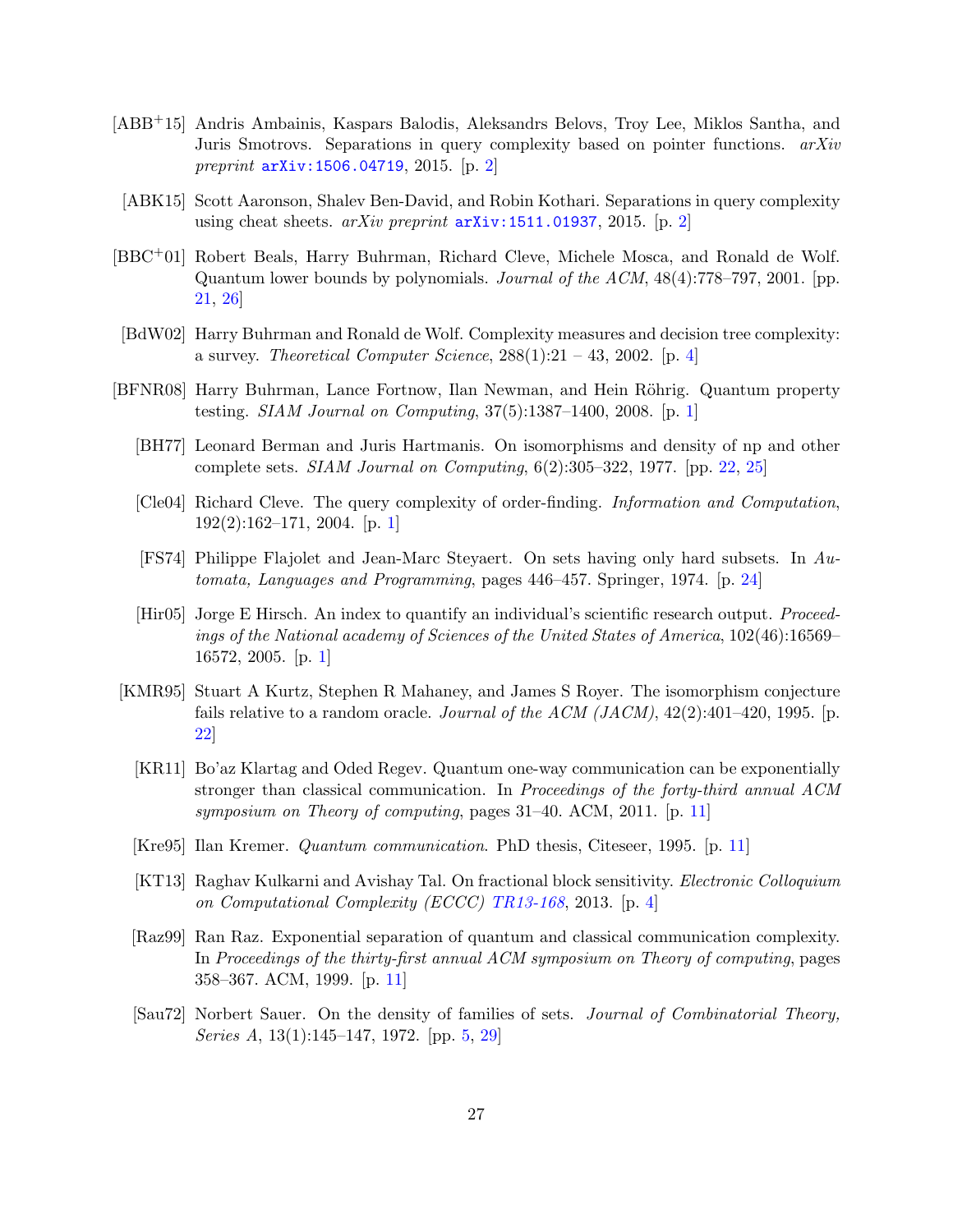- <span id="page-28-2"></span>[She72] Saharon Shelah. A combinatorial problem; stability and order for models and theories in infinitary languages. Pacific Journal of Mathematics,  $41(1):247-261$ , 1972. [p. [5\]](#page-5-1)
- <span id="page-28-0"></span>[Sho97] Peter W. Shor. Polynomial-time algorithms for prime factorization and discrete logarithms on a quantum computer. SIAM Journal on Computing, 26(5):1484–1509, 1997. [pp. [1,](#page-1-0) [22\]](#page-22-1)
- <span id="page-28-3"></span>[Yao77] Andrew Chi-Chih Yao. Probabilistic computations: toward a unified measure of complexity. In Annual Symposium on Foundations of Computer Science, volume 17, page 222. Institute of Electrical and Electronics Engineers, 1977. [p. [13\]](#page-13-0)

## <span id="page-28-1"></span>A Properties of H Indices

**Lemma 34.** Let  $g: \{0, 1\}^n \rightarrow [0, \infty)$ . Define

$$
H(g) := \inf \left\{ h \in [0, \infty) : |\{x \in \{0, 1\}^n : g(x) > h\}| \le 2^h \right\}.
$$

Then

- 1. H $(g) \in [0, n]$
- 2. H(q)  $\leq$  max<sub>x</sub>  $q(x)$
- 3. The number of  $x \in \{0,1\}^n$  for which  $g(x) > H(g)$  is at most  $2^{H(g)}$  (equivalently, the infimum in the definition of  $H(g)$  is actually a minimum)
- 4. If  $g' : \{0,1\}^n \to [0,\infty)$  is such that  $g(x) \leq g'(x)$  for all  $x \in \{0,1\}^n$ , then  $H(g) \leq H(g')$
- 5. If  $\alpha : [0, \infty) \to [0, \infty)$  is an increasing function, then  $H(\alpha \circ g) \leq \max\{H(g), \alpha(H(g))\}.$
- 6. There are at least  $2^{H(g)}$  inputs  $x \in \{0,1\}^n$  with  $g(x) \geq H(g)$ .

**Proof.** Let  $S_g(h) = \{x \in \{0,1\}^n : g(x) > h\}$  and let  $H_g = \{h \in [0,\infty) : |S_g(h)| \leq 2^h\}$ . Then  $H(g) = \inf H_g$ . Part 1 follows from noticing that for all  $h, S_g(h) \subseteq \{0,1\}^n$ , so  $|S_g(h)| \leq 2^n$ , whence  $n \in H_q$ . Part 2 follows from noticing that  $S_q(\max_x g(x))$  is empty, so  $\max_x g(x) \in H_q$ .

To show 3, we show that  $H<sub>g</sub>$  contains its infimum. Consider an infinite decreasing sequence  $h_1, h_2, \ldots \in H_q$  that converges to  $H(g)$ . Then the sequence  $|S_q(h_1)|, |S_q(h_2)|, \ldots$  is a non-decreasing sequence of integers which is bounded above by  $2^n$ . In addition,  $S_g(h_i) \subseteq S_g(h_{i+1})$  for all i. It follows that there is some  $\ell$  such that  $S_g(h_i) = S_g(h_\ell)$  for all  $i \geq \ell$ . For each  $x \in S_g(h_\ell)$ , we have  $g(x) > h_{\ell} > H(g)$ , and for each  $x \notin S_g(h_{\ell})$ , we have  $g(x) \leq h_i$  for all i. It follows that  $g(x) \leq H(g)$ for each  $x \notin S_g(h_\ell)$ , so  $S_g(H(g)) = \{x \in \{0,1\}^n : g(x) > H(g)\} = S_g(h_i)$  for all  $i \geq \ell$ . Finally, since  $h_i \in H_g$  for all i, we have  $|S_g(\text{H}(g))| = |S_g(h_i)| \leq 2^{h_i}$  for all  $i \geq \ell$ . From this it follows that  $|S_g(\mathcal{H}(g))| \le \lim_{i \to \infty} 2^{h_i} = 2^{\mathcal{H}(g)}$ , so  $\mathcal{H}(g) \in H_g$ .

We now show 4. If g' is point-wise greater or equal to g, then  $S_g(H(g')) \subseteq S_{g'}(H(g'))$ . Since  $H(g') \subseteq H_g$ , we have  $|S_{g'}(\mathcal{H}(g'))| \leq 2^{\mathcal{H}(g')},$  so  $|S_g(\mathcal{H}(g'))| \leq 2^{\mathcal{H}(g')}$ . Thus  $\mathcal{H}(g') \in H_g$ , so  $\mathcal{H}(g) =$ inf  $H_g \leq \text{H}(g')$ .

We prove 5. Let  $\alpha$  be an increasing function. We have

$$
S_g(\mathcal{H}(g)) = \{x \in \{0,1\}^n : g(x) > \mathcal{H}(g)\} = \{x \in \{0,1\}^n : \alpha \circ g(x) > \alpha(\mathcal{H}(g))\} = S_{\alpha \circ g}(\alpha(\mathcal{H}(g))).
$$